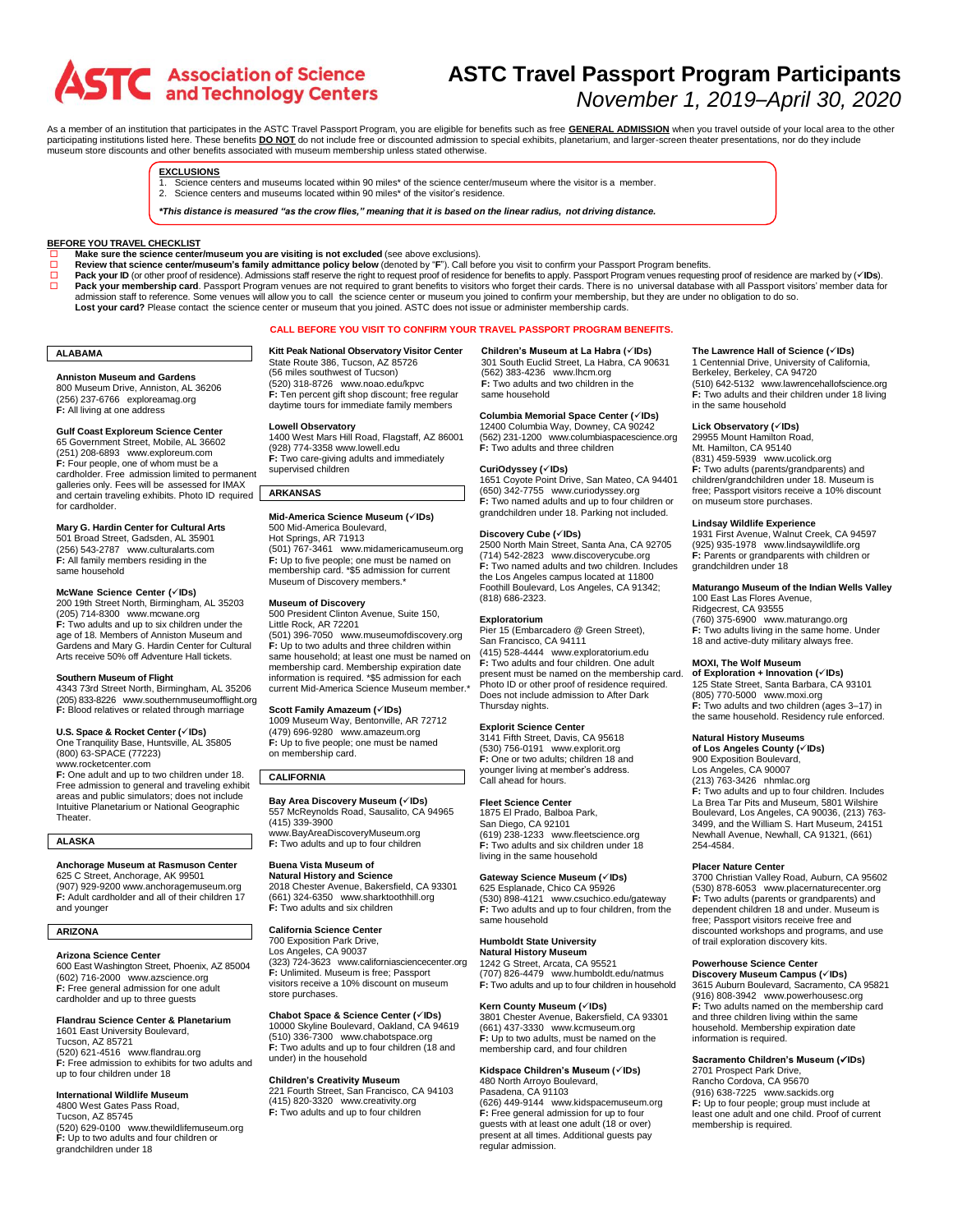# **San Diego Natural History Museum**

1788 El Prado, Balboa Park, San Diego, CA 92101 (619) 232-3821 [www.sdnhm.org](http://www.sdnhm.org/) **F:** Two adults and children under 18 in the same household. Does not include 3D films (\$5 charge per person).

### **Santa Barbara Museum of Natural History** 2559 Puesta del Sol Road,

Santa Barbara, CA 93105 (805) 682-4711 [www.sbnature.org](http://www.sbnature.org/) **F:** Family Membership—two adults in the same household and dependent children under 18, or two grandparents and grandchildren under 18. Includes Santa Barbara Museum of Natural History Sea Center, 211 Stearns Wharf, Santa Barbara, CA 93101; (805) 962-2526.

# **Santa Cruz Museum of Natural History** 1305 East Cliff Drive, Santa Cruz, CA 95062

(831) 420-6115 [www.santacruzmuseum.org](http://www.santacruzmuseum.org/) **F:** Up to two adults and all children under 18

# **The Tech Interactive (**✓**IDs)**

201 South Market Street, San Jose, CA 95113 (408) 294-TECH (8324) [www.thetech.org](http://www.thetech.org/) **F:** Up to four people

**Turtle Bay Exploration Park** 844 Sundial Bridge Drive, Redding, CA 96001 (530) 243-8850 [www.turtlebay.org](http://www.turtlebay.org/) **F:** Two adults and up to four children under 18

### **Western Science Center**

2345 Searl Parkway, Hemet, CA 92543 (951) 791-0033 [www.westerncentermuseum.org](http://www.westerncentermuseum.org/) **F:** Two adults and up to three children of the same household

# **World of Wonders Science Museum**

2 North Sacramento Street, Lodi, CA 95240 (209) 368-096[9 www.wowsciencemuseum.org](http://www.wowsciencemuseum.org/) **F:** Two members and children or grandchildren under 18

# **COLORADO**

**Denver Museum of Nature & Science (**✓**IDs)** 2001 Colorado Boulevard, Denver, CO 80205 (303) 370-6306 [www.dmns.org](http://www.dmns.org/) **F:** Two adults and their children ages 3–18

# **Fiske Planetarium and Science Center**

University of Colorado Boulder 2414 Regent Drive, Boulder, CO 80309 (303) 492-5002 [www.colorado.edu/fiske](https://www.colorado.edu/fiske/) **F:** Free entry to exhibit space, 10% discount on gift-store purchases, and 50% discount on regular shows

# **Fort Collins Museum of Discovery**

408 Mason Court, Fort Collins, CO 80524 (970) 221-6738 [www.fcmod.org](http://www.fcmod.org/) **F:** All members of one family living in one household

# **Powerhouse Science Center**

1333 Camino del Rio, Durango, CO 81301 (970) 259-9234 [www.powsci.org](http://www.powsci.org/) **F:** Up to three adults and three children under 18 (maximum six people)

## **Space Foundation Discovery Center**

4425 Arrowswest Drive, Colorado Springs, CO 80907 (719) 576-8000 [www.discoverspace.org](https://www.discoverspace.org/) **F:** One or two adults and their children under 17 living in the same household

# **Wings Over the Rockies**

**Air & Space Museum (√IDs)**<br>7711 East Academy Boulevard, Denver, CO 80230 (303) 360-5360 [www.wingsmuseum.org](http://www.wingsmuseum.org/) **F:** Two adults and their children ages 3–18. Includes Wings Over the Rockies Exploration of Flight, 13005 Wings Way, Englewood, CO 80112; (303) 360-5360.

# **CONNECTICUT Bruce Museum**

1 Museum Drive, Greenwich, CT 06830 (203) 869-0376 [www.brucemuseum.org](http://www.brucemuseum.org/) **F:** Two adults and related children

### **The Children's Museum (**✓**IDs)**

950 Trout Brook Drive, West Hartford, CT 06119 (860) 231-2830

[www.thechildrensmuseumct.org](http://www.thechildrensmuseumct.org/) **F:** Two adults and up to two children under 18, named on the membership card. Additional fees apply to shows and special exhibits. Includes Roaring Brook Nature Center, 70 Gracey Road, Canton, CT 06019; (860) 693-0263.

# **Discovery Museum and Planetarium**

4450 Park Avenue, Bridgeport, CT 06604 (203) 372-3521 [www.discoverymuseum.org](http://www.discoverymuseum.org/) **F:** Up to two adults and four children (under 18) living in same household

# **Lutz Children's Museum**

247 South Main Street, Manchester, CT 06040 (860) 643-0949 [www.lutzmuseum.org](http://www.lutzmuseum.org/) **F:** Up to four people living at a single address

# **New Britain Youth Museum** 30 High Street, New Britain, CT 06051

(860) 225-3020 [www.newbritainyouthmuseum.org](https://www.newbritainyouthmuseum.org/) **F:** Household, up to five people. Includes Hungerford Nature Center, 191 Farmington Ave, Kensington CT 06037; (860) 827-9064.

### **Stepping Stones Museum for Children (**✓**IDs)** Matthews Park, 303 West Avenue, Norwalk, CT 06850

(203) 899-0606 [www.steppingstonesmuseum.org](http://www.steppingstonesmuseum.org/) **F:** Two adults and up to four children under 21 in household

# **Yale Peabody Museum of Natural History** 170 Whitney Avenue, New Haven, CT 06511

(203) 432-8987 [www.peabody.yale.edu](http://www.peabody.yale.edu/) **F:** Two adults and two children under 18. Yale Peabody Museum galleries will be closing for renovations June 30, 2020.

# **DELAWARE**

**Delaware Museum of Natural History<br>4840 Kennett Pike, Wilmington, DE 19807<br>(302) 658-9111 [www.delmnh.org](http://www.delmnh.org/)<br><b>F**: Up to two adults and all children 17 and under, living in same household. Photo ID required for all visitors.

# **Hagley Museum and Library**

200 Hagley Road, Wilmington, DE 19807 (302) 658-2400 [www.hagley.org](http://www.hagley.org/) **F:** Two adults and up to six children living together in the same household

# **Iron Hill Science Center**

**(Delaware Academy of Science)** 1115 Robert L. Melson Lane, Newark, DE 19702 (302) 368-5703 [ironhillsciencecenter.org](http://ironhillsciencecenter.org/) **F:** Two adults and their children 18 and under

# **FLORIDA**

**CALL BEFORE YOU VISIT TO CONFIRM YOUR TRAVEL PASSPORT PROGRAM BENEFITS.**

Unless stated otherwise, benefits <mark>DO NOT</mark> include free or discounted admission to special exhibits, planetarium and<br>larger-screen theater presentations, nor do they include museum store discounts and other benefits associ

**Aerospace Discovery at Florida Air Museum** 4175 Medulla Road, Lakeland, FL 33811 (863) 644-2431 [www.flysnf.org](https://www.flysnf.org/) **F:** Four people, including family membership cardholder

# **The Bishop Museum of Science and Nature**

201 10th Street West, Bradenton, FL 34205 (941) 746-4131 [www.bishopscience.org](http://www.bishopscience.org/) **F:** Four total admissions. Free general admission to the museum and Manatee Rehabilitation Habitat. Additional fees required for the planetarium and Mosaic Backyard Universe. Excludes fee-based experiences, programs, and special events.

**Cade Museum for Creativity & Invention** 811 South Main Street, Gainesville, FL 32601 (352) 371-8001 [www.cademuseum.org](http://www.cademuseum.org/) **F:** General admission for two adults and all children under 18 living in same household. Museum store discount of 10%. Some exclusions apply.

# **Challenger Learning Center of Tallahassee** 200 South Duval Street, Tallahassee, FL 32301 (850) 645-7827 [www.challengertlh.com](http://www.challengertlh.com/) **F:** Two adults and their children under 18 residing in the same household. Passport visitors receive free admission to Planetarium/Downtown Digital Dome Theatre show only. Does not include IMAX theater.

# **Charlotte County Historical Center**

514 East Grace Street, Punta Gorda, FL 33950 (941) 629-PAST (7278) [https://www.charlottecountyfl.gov/services/](https://www.charlottecountyfl.gov/services/historical/Pages/CCHC_Society.aspx) [historical/Pages/CCHC\\_Society.aspx](https://www.charlottecountyfl.gov/services/historical/Pages/CCHC_Society.aspx) **F:** Two adults and member's children or grandchildren under 18

### **Discovery Center**

701 NE Sanchez Avenue, Ocala, FL 34470 (352) 401-3900 [www.mydiscoverycenter.org](http://www.mydiscoverycenter.org/) **F:** Admission to the Discovery Center exhibit for two adults and two children. Additional fees required for Star Lab shows, special programming, merchandise, etc.

# **Emerald Coast Science Center**

31 SW Memorial Parkway, Fort Walton Beach, FL 32548 (850) 664-1261 [www.ecscience.org](http://www.ecscience.org/) **F:** Parents/grandparents and their children/ grandchildren under 18

# **Florida Museum of Natural History**

3215 Hull Road, Gainesville, FL 32611  $(352)$  846-2000 [www.floridamuseum.ufl.edu](https://www.floridamuseum.ufl.edu/) **F:** Two adults and two children under 18. Museum is free; Passport visitors receive free admission to featured exhibit, discounted admission to the Butterfly Rainforest exhibit, and a 10% discount at museum gift shops.

# **The Gillespie Museum**

234 East Michigan, DeLand, FL 32720 (386) 822-7330 [www.stetson.edu/other/gillespie-museum](http://www.stetson.edu/other/gillespie-museum) **F:** Museum is free; Passport visitors receive a 10% discount on museum store purchases.

# **Glazer Children's Museum**

110 West Gasparilla Plaza, Tampa, FL 33602 (813) 443-3861 [www.glazermuseum.org](http://www.glazermuseum.org/) **F:** Five members in a family

# **Great Explorations Children's Museum**

# 1925 Fourth Street North, Saint Petersburg, FL 33704

(727) 821-8992 [www.greatexplorations.org](http://www.greatexplorations.org/) **F:** Up to five immediate family members **IMAG History & Science Center (**✓**IDs)**

2000 Cranford Avenue, Fort Myers, FL 33916 (239) 321-7420 [www.i-sci.org](http://www.i-sci.org/) **F:** Two adults and up to four children under 18 living in the same household. Includes discount to 3D theater.

# **Loggerhead Marinelife Center**

14200 U.S. Highway 1, Juno Beach, FL 33408 (561) 627-8280 [www.marinelife.org](http://www.marinelife.org/) **F:** Admission is free; Passport visitors receive a 10% discount on store purchases.

# **MOSI (Museum of Science & Industry)**

4801 East Fowler Avenue, Tampa, FL 33617 (813) 987-6000 [www.mosi.org](http://www.mosi.org/) **F:** Free admission to MOSI permanent exhibits for up to five with a valid membership card and photo ID. Excludes fee-based experiences, special exhibitions, and special events.

# **Museum of Arts and Sciences**

352 South Nova Road, Daytona Beach, FL 32114 (386) 255-0285 [www.moas.org](http://www.moas.org/) **F:** Two adults plus all children in the household. Does not include admission to the Cici and Hyatt Brown Museum of Art.

### **Museum of Discovery and Science (**✓**IDs)** 401 SW Second Street,

Fort Lauderdale, FL 33312 (954) 467-6637 [www.mods.org](http://www.mods.org/) **F:** Two adults and up to four children. Admission for museum exhibits only; excludes IMAX. Photo ID required for cardholder.

# **Museum of Science & History**

**of Jacksonville, Inc.** 1025 Museum Circle, Jacksonville, FL 32207 (904) 396-7062 [www.themosh.org](http://www.themosh.org/) **F:** All members of one household

# **Orlando Science Center (**✓**IDs)**

777 East Princeton Street, Orlando, FL 32803 (407) 514-2000 [www.osc.org](http://www.osc.org/) **F:** Two adults and children under 18 on the membership. Excludes special events, films, blockbuster exhibits, and free parking. Residency rule enforced.

# **Pensacola MESS Hall (**✓**IDs)**

116 North Tarragona Street, Pensacola, FL 32502 (877) 937-6377 [www.pensacolamesshall.org](http://www.pensacolamesshall.org/) **F:** Two adults and up to six children under 18 living in same household

# **Phillip and Patricia Frost**

**Museum of Science** 1101 Biscayne Boulevard, Miami, FL 33132 (305) 434-9600 [www.frostscience.org](http://www.frostscience.org/) **F:** General admission for two adults and up to four children under 18 living in same household. Does not include planetarium shows or special exhibitions.

# **Science and Discovery Center of Northwest Florida**

308 Airport Road, Panama City, FL 32405 (850) 769-6128 [www.scienceanddiscoverycenter.org](http://www.scienceanddiscoverycenter.org/) **F:** Up to four people living in the same household. Under construction—please call or check website when making plans to visit.

# **South Florida Science Center**

**and Aquarium (**✓**IDs)** 4801 Dreher Trail North, West Palm Beach, FL 33405 (561) 832-1988 [www.sfsciencecenter.org](http://www.sfsciencecenter.org/) **F:** Admission for two member adults and up to six (grand)children under 18. Additional fees required for special events, planetarium, miniature golf, and premier exhibitions.

# **GEORGIA**

# **Coca-Cola Space Science Center**

701 Front Avenue, Columbus, GA 31901 (706) 649-1470 [www.ccssc.org](http://www.ccssc.org/) **F:** Free admission to the exhibit gallery for member and three additional people. Omnisphere theater tickets (includes multiple showings) for Passport visitors are \$3 for adults and \$2 for children.

# **Fernbank Science Center**

DeKalb County School System, 156 Heaton Park Drive, NE, Atlanta, GA 30307 (678) 874-7102 [fsc.fernbank.edu](http://fsc.fernbank.edu/) **F:** Museum is free; Passport visitors receive free admission, for up to four family members, to science center's planetarium shows.

# **Tellus Science Museum**

100 Tellus Drive, Cartersville, GA 30120 (770) 606-5700 [www.tellusmuseum.org](http://www.tellusmuseum.org/) **F:** Two adults and all children under 18 in the same household; \$1 off planetarium ticket purchases

# **IDAHO**

**Discovery Center of Idaho** 131 West Myrtle Street, Boise, ID 83702 (208) 343-9895 [www.dcidaho.org](http://www.dcidaho.org/) **F:** Two adults and all children (under 18) living in same household. Special traveling exhibits are excluded; call for information.

2

# **Idaho Museum of Natural History**<br>698 East Dillon Street, Pocatello, ID 83201<br>(208) 282-3168 [www.isu.edu/imnh](https://www.isu.edu/imnh/)

**F:** Two adults (18 and older) and up to six children or grandchildren age 17 and under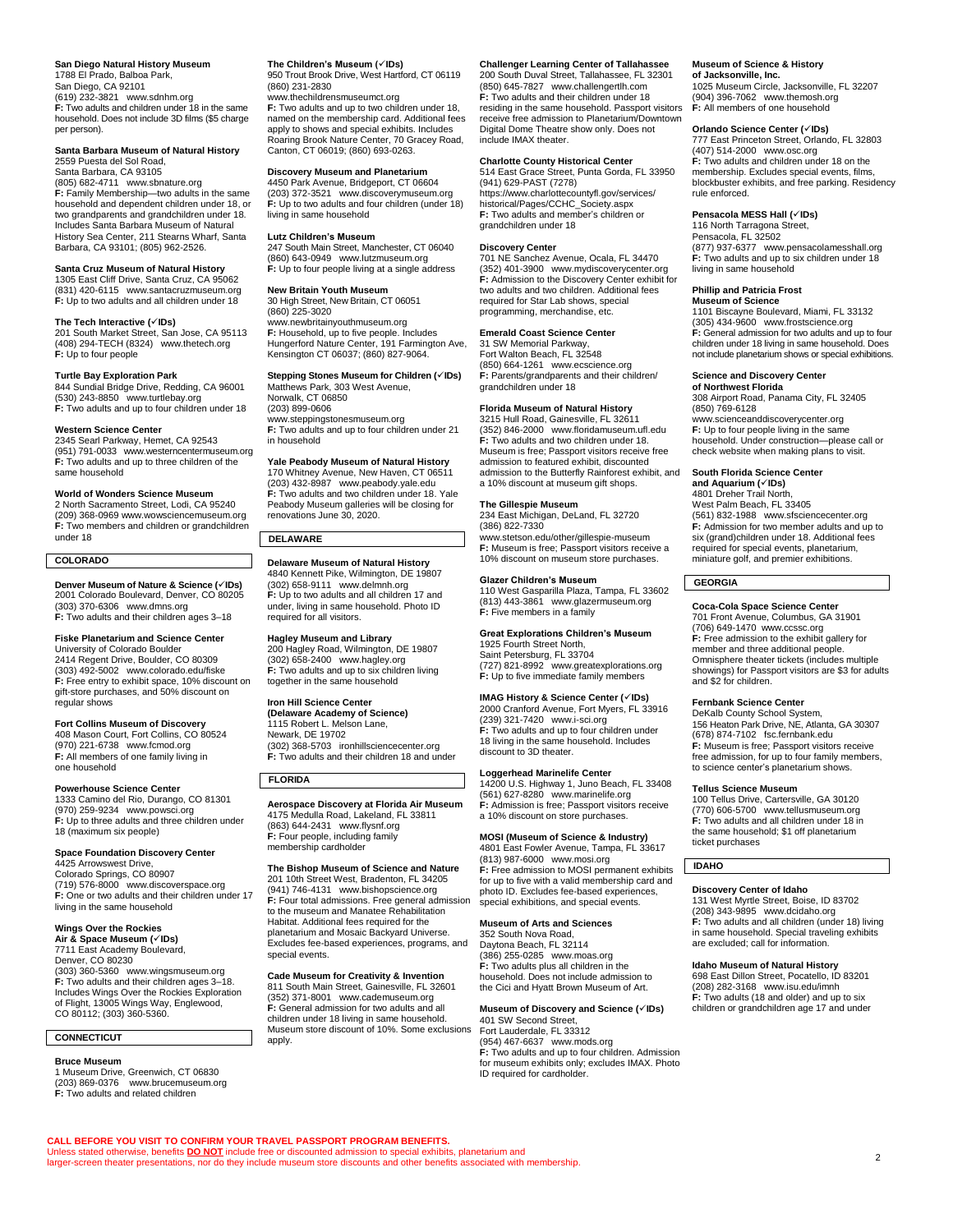# **ILLINOIS**

**The Adler Planetarium**

1300 South Lake Shore Drive, Chicago, IL 60605 (312) 922-7827 [www.adlerplanetarium.org](http://www.adlerplanetarium.org/) **F:** Two adults and up to four children (ages 3– 17) living in one household **Burpee Museum of Natural History (**✓**IDs)** 737 North Main Street, Rockford, IL 61103 (815) 965-3433 [www.burpee.org](http://www.burpee.org/) **F:** Two adults and all children under 18 living in the same household

### **Cernan Earth and Space Center at Triton College**

2000 Fifth Avenue, River Grove, IL 60171 (708) 456-0300 [www.triton.edu/cernan](https://www.triton.edu/cernan) **F:** Free planetarium admission for up to four family members. All other family members admitted at youth price. Passport visitors receive 10% off Star Store purchases, excluding autographed books.

### **Children's Discovery Museum (**✓**IDs)** 101 East Beaufort, Normal, IL 61761

(309) 433-3444 [www.childrensdiscoverymuseum.net](http://www.childrensdiscoverymuseum.net/) **F:** Two adults and their children living in the

same household. Residency rule enforced.

**Children's Museum of Illinois** 55 South Country Club Road, Decatur, IL 62521 (217) 423-5437 [www.cmofil.org](http://www.cmofil.org/) **F:** Two adults in the same household, all children, and up to four grandparents named

# on the membership card **Discovery Center Museum (**✓**IDs)**

711 North Main Street, Rockford, IL 61103 (815) 963-6769 [www.discoverycentermuseum.org](http://www.discoverycentermuseum.org/) **F:** Two adults and two children under 18 living in the same household

**The Field Museum** 1400 South Lake Shore Drive, Chicago, IL 60605 (312) 922-9410 [www.fieldmuseum.org](http://www.fieldmuseum.org/) F: Two adults and up to two children, 17 and under. Proof of valid membership and photo

ID are required to receive complimentary basic admission. Special exhibitions, 3D theater tickets, and coat check are not included.

# **International Museum of Surgical Science**

1524 North Lake Shore Drive, Chicago, IL 60610 (312) 642-650[2 imss.org](https://imss.org/) **F:** Two adults and all children 18 and under living

in the same household

### **Kidzeum of Health and Science** 412 East Adams Street, Springfield, IL 62701

(217) 971-4435 [kidzeum.org](https://kidzeum.org/) **F:** Up to two adults and four children or grandchildren under 18 will be admitted for free. Must have membership card present.

**Museum of Science and Industry (**✓**IDs)** 5700 South Lake Shore Drive, Chicago, IL 60637

(773) 684-1414 [www.msichicago.org](http://www.msichicago.org/) **F:** Up to two adults and four children under 18 living in the same household. One adult must be member cardholder. Complimentary general admission only. Must present valid membership card and photo ID at the general ticket counter.

# **Orpheum Children's Science Museum**

346 North Neil Street, Champaign, IL 61820 (217) 352-5895 [www.orpheumkids.com](http://www.orpheumkids.com/) **F:** Four adults and four children. Does not include special events.

**Peggy Notebaert Nature Museum** 2430 North Cannon Drive, Chicago, IL 60614 (773) 755-5100 [www.naturemuseum.org](http://www.naturemuseum.org/) **F:** Two adults and all children 18 and under in the same household. Proof of valid membership and photo ID are required to receive complimentary basic admission. Special exhibitions may require additional fees.

**Peoria PlayHouse Children's Museum (**✓**IDs)** 2218 North Prospect Road, Peoria, IL 61603 (309) 323-6893 [www.peoriaplayhouse.org](http://www.peoriaplayhouse.org/) **F**: Up to two adults and the children living in their household. We do not limit numbers of kids, but do ask visitors to only include those in their household.

# **Peoria Riverfront Museum (√IDs)**<br>222 SW Washington Street, Peoria, IL 61602<br>(309) 686-7000 [www.peoriariverfrontmuseum.org](http://www.peoriariverfrontmuseum.org/)

**F:** Parents and children under 18

**The Science Center** 1237 East Main Street, #1048, Carbondale, IL 62901 (618) 529-5431 [sciencecentersi.com](https://sciencecentersi.com/) **F:** Parents/guardians and children under 18 in immediate family

**SciTech Hands-On Museum (**✓**IDs)** 18 West Benton Street, Aurora, IL 60506 (630) 859-3434 [www.scitechmuseum.org](http://www.scitechmuseum.org/) **F:** Five visitors; additional at general admission rates

# **INDIANA**

**Carnegie Museum of Montgomery County** 205 South Washington Street, Crawfordsville, IN 47933 (765) 362-4622 [www.cdpl.lib.in.us/carnegie](http://www.cdpl.lib.in.us/carnegie) **F:** Museum is free; Passport visitors receive a 10% discount in gift shop per card.

### **The DaVinci Pursuit**

826 North Graham Avenue, Indianapolis, IN 46219 (317) 783-2783 [www.thedavincipursuit.com](https://www.thedavincipursuit.com/) **F:** Two named adults plus children under 18. Reciprocal benefits include full member discounts to paid events, access to memberonly programs, and 10% discount in our online store.

# **Evansville Museum of**

**Arts, History and Science** 411 SE Riverside Drive, Evansville, IN 47713 (812) 425-2406 [emuseum.org](https://emuseum.org/) **F:** All family members living in the same household. Planetarium shows are not included.

### **Imagination Station**

600 North Fourth Street, Lafayette, IN 47901 (765) 420-778[0 www.imagination-station.org](http://www.imagination-station.org/) **F:** Two adults and member's children or grandchildren under 18

# **Indiana State Museum and Historic Sites**

650 West Washington Street, Indianapolis, IN 46204 (317) 233-1637 [www.indianamuseum.org](http://www.indianamuseum.org/) **F:** Two adults and all children in household, ages 21 and younger. Special traveling exhibitions may require additional fees.

# **Minnetrista**

1200 North Minnetrista Parkway, Muncie, IN 47303 (765) 282-4848 [www.minnetrista.net](http://www.minnetrista.net/) **F:** Six people per household

## **Muncie Children's Museum**

515 South High Street, Muncie, IN 47305 (765) 286-1660 [www.munciemuseum.com](http://www.munciemuseum.com/) **F:** Two adults living at the same address and their children

# **Science Central**

**CALL BEFORE YOU VISIT TO CONFIRM YOUR TRAVEL PASSPORT PROGRAM BENEFITS.**

Unless stated otherwise, benefits <mark>DO NOT</mark> include free or discounted admission to special exhibits, planetarium and<br>larger-screen theater presentations, nor do they include museum store discounts and other benefits associ

1950 North Clinton Street, Fort Wayne, IN 46805 (260) 424-240[0 www.sciencecentral.org](http://www.sciencecentral.org/) **F:** Two adults at the same address and any six children under 18

# **Terre Haute Children's Museum (**✓**IDs)** 727 Wabash Avenue, Terre Haute, IN 47807

(812) 235-5548 [www.terrehautechildrensmuseum.com](http://www.terrehautechildrensmuseum.com/) **F:** Two adults and member's children or grandchildren 18 or younger. Proof of valid membership and photo ID are required to receive complimentary basic admission. Special exhibitions and Ropes Challenge Course are not included.

# **WonderLab Museum of**

**Science, Health and Technology** 308 West Fourth Street, Bloomington, IN 47404 (812) 337-1337 [www.wonderlab.org](http://www.wonderlab.org/) **F:** Individual membership provides free admission for up to two people. Family membership provides free admission for up to five people. All additional people are charged regular admission.

# **IOWA**

**Family Museum (**✓**IDs)** 2900 Learning Campus Drive, Bettendorf, IA 52722 (563) 344-4106 [www.familymuseum.org](http://www.familymuseum.org/) **F:** Two adults and children (under 18) residing in the same household

# **Grout Museum District:**

**Bluedorn Science Imaginarium** 322 Washington Street, Waterloo, IA 50701

(319) 234-6357 [www.groutmuseumdistrict.org](http://www.groutmuseumdistrict.org/) **F:** Membership holder and immediate family

# **Putnam Museum and Science Center**

1717 West 12th Street, Davenport, IA 52804 (563) 324-1933 [www.putnam.org](http://www.putnam.org/) **F:** Two adults and three children living at the home address. Free admission does not include theater.

# **Science Center of Iowa and**

**Blank IMAX Dome Theater (**✓**IDs)** 401 West Martin Luther King Jr. Parkway, Des Moines, IA 50309

(515) 274-6868 [www.sciowa.org](http://www.sciowa.org/) **F:** Two adults and two children 18 and<br>younger residing in the same household; additional members charged the discounted nonmember rate.

# **University of Northern Iowa Museum**

1227 West 27th Street, Cedar Falls, IA 50614 (319) 273-2188 [www.library.uni.edu/museum](http://www.library.uni.edu/museum) **F:** Membership holder and immediate family

# **KANSAS**

**Cosmosphere** 1100 North Plum, Hutchinson, KS 67501 (620) 662-2305 [www.cosmo.org](http://www.cosmo.org/) **F:** Passport visitor families receive free admission to the Hall of Space Museum.

# **Exploration Place, The Sedgwick County Science and Discovery Center (**✓**IDs)** 300 North McLean Boulevard,

Wichita, KS 67203 (316) 660-0600 [www.exploration.org](http://www.exploration.org/) **F:** Two adults in the same household and all dependent children under 18/unmarried grandchildren under 18. Free admission limited to general exhibit areas; does not include digital dome theater and planetarium, or exhibits with an additional fee.

**Flint Hills Discovery Center (√IDs)**<br>315 South 3rd Street, Manhattan, KS 66502<br>(785) 587-2726 [www.flinthillsdiscovery.org](http://www.flinthillsdiscovery.org/) **F:** Two adults and up to four children (17 and under) named on membership card

# **Sternberg Museum of Natural History**

Fort Hays State University, 3000 Sternberg Drive, Hays, KS 67601 (785) 628-5516 [sternberg.fhsu.edu](http://sternberg.fhsu.edu/) **F:** Two adults and children 17 and under residing in the same household, or two grandparents and grandchildren 17 and under

# **University of Kansas Natural History Museum**

1345 Jayhawk Boulevard, Lawrence, KS 66045 (785) 864-4450 [naturalhistory.ku.edu](http://naturalhistory.ku.edu/) **F:** All members of a single household

# **KENTUCKY**

**East Kentucky Science Center & Planetarium**<br>One Bert T. Combs Drive,<br>Prestonsburg, KY 41653 (606) 889-8260 [www.bigsandy.kctcs.edu/EKSC](http://www.bigsandy.kctcs.edu/EKSC) **F:** Free admission for up to four family members

### **Highlands Museum & Discovery Center, Inc.** 1620 Winchester Avenue, Ashland, KY 41101 (606) 329-8888 [www.highlandsmuseum.com](http://www.highlandsmuseum.com/) **F:** Immediate family living in one household

# **Hopewell Museum**

800 Pleasant Street, Paris, KY 40361 (859) 987-7274 [www.hopewellmuseum.org](http://www.hopewellmuseum.org/) **F:** Two adults and children or grandchildren under 18

**Kentucky Science Center** 727 West Main Street, Louisville, KY 40202 (502) 561-6100 [www.KYScienceCenter.org](http://www.kysciencecenter.org/) **F:** Two adults and up to four children, 18 and under, listed on the membership card

# **The Living Arts & Science Center (**✓**IDs)** 362 North Martin Luther King Boulevard, Lexington, KY 40508

(859) 252-5222 [www.lasclex.org](http://www.lasclex.org/)

**F:** Two adults and up to three children living in the same household. Museum is free; Passport visitors receive a 10% discount on museum store purchases.

# **Owensboro Museum of Science and History**

122 East 2nd Street, Owensboro, KY 42303 (270) 687-2732 [www.owensboromuseum.com](http://www.owensboromuseum.com/) **F:** Family up to six members. Exhibit hall fee waived and 10% discount on museum store purchases.

**River Discovery Center** 117 South Water Street, Paducah, KY 42001 (270) 575-9958 [www.riverdiscoverycenter.org](http://www.riverdiscoverycenter.org/) **F:** Up to two adults and up to four children under 18 in the household. Must provide proof of membership and show ID.

# **LOUISIANA**

### **Lafayette Science Museum**

433 Jefferson Street, Lafayette, LA 70501 (337) 291-5544 [www.lafayettesciencemuseum.org](http://www.lafayettesciencemuseum.org/)

**F:** Free admission for card holder and three additional people. Children 3 and under are free.

# **Louisiana Art and Science Museum**

100 South River Road, Baton Rouge, LA 70801 (225) 344-5272 [www.lasm.org](http://www.lasm.org/) **F:** Free admission to museum and planetarium galleries, and discounted admission to special exhibits and planetarium shows, for up to six people

### **Louisiana Children's Museum**

420 Julia Street, New Orleans, LA 70130 (504) 523-1357 [www.lcm.org](http://www.lcm.org/) **F:** Number of visitors admitted by home museum membership (up to eight people)

# **Sci-Port Discovery Center (**✓**IDs)**

820 Clyde Fant Parkway, Shreveport, LA 71101 (318) 424-3466 [www.sci-port.org](https://www.sci-port.org/) **F:** Four people, at least one adult, residing in the same household. Must present photo ID. Does not include IMAX. Membership expiration date information is required.

# **MAINE**

membership card

(207) 262-7200

### **Children's Discovery Museum, Maine** 171 Capitol Street, Suite 2, Augusta, ME 04330 (207) 622-2209 [www.childrensdiscoverymuseum.org](http://www.childrensdiscoverymuseum.org/)

**F:** Up to four people admitted (children or adults), all of whom must be named on the

[www.mainediscoverymuseum.org](http://www.mainediscoverymuseum.org/) **F:** Up to four people. One adult must be listed on the membership card and present photo ID. Good for general admission only.

**Maine Discovery Museum** 74 Main Street, Bangor, ME 04401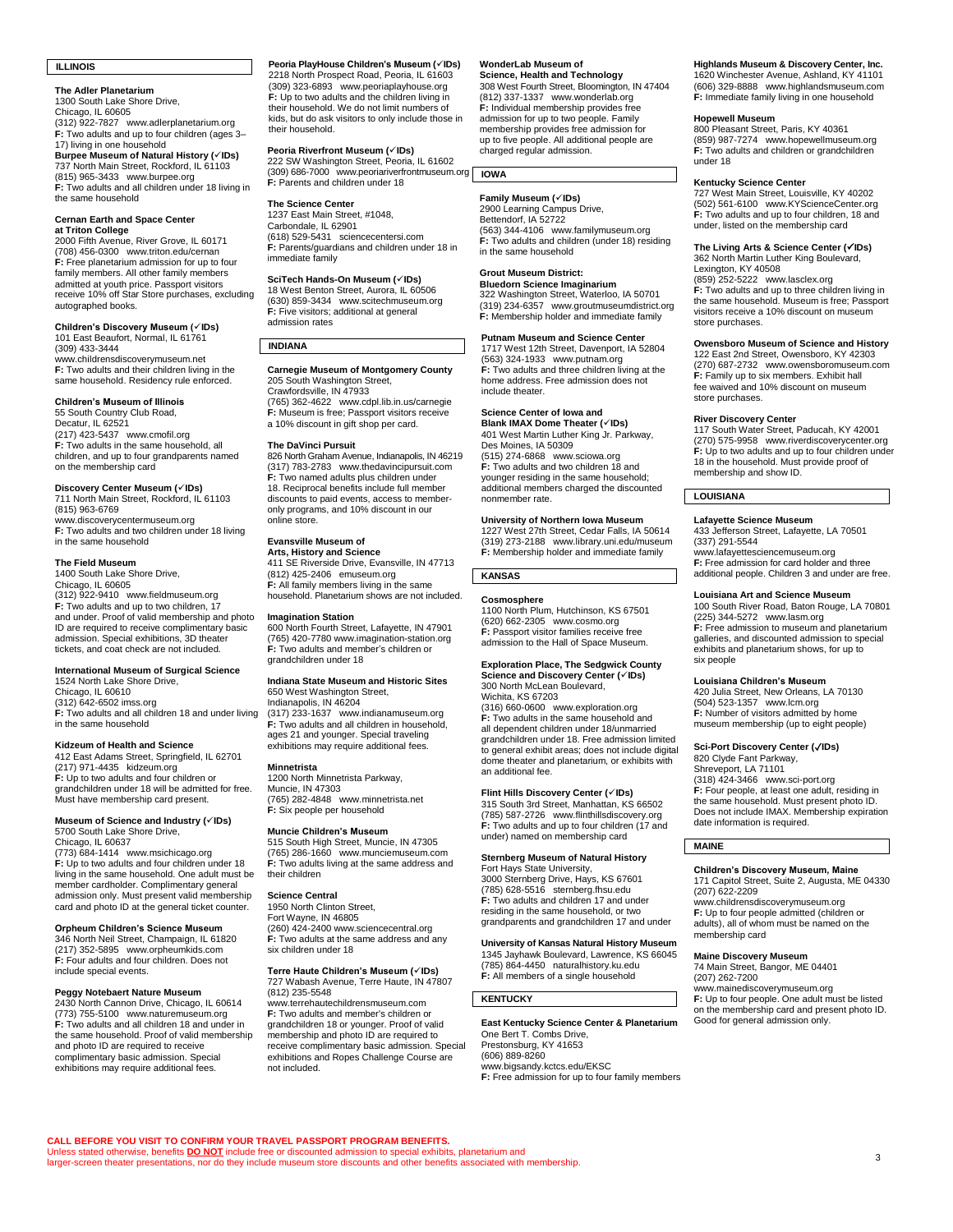# **MARYLAND**

**College Park Aviation Museum** 1985 Corporal Frank Scott Drive, College Park, MD 20740 (301) 864-6029 [www.collegeparkaviationmuseum.com](http://www.collegeparkaviationmuseum.com/) **F:** Up to six family members

# **Discovery Station at Hagerstown, Inc.**

101 West Washington Street, Hagerstown, MD 21740 (301) 790-0076 [www.discoverystation.org](https://discoverystation.org/) **F:** Up to eight people (adults and children) as listed on the membership card

# **Maryland Science Center (**✓**IDs)** 601 Light Street, Baltimore, MD 21230

(410) 685-5225 [www.marylandsciencecenter.org](http://www.marylandsciencecenter.org/) **F:** Visitors show their member card and out-ofstate photo ID. Four people, one of whom must be a cardholder. Free admission limited to permanent museum galleries only. Fees will be assessed for IMAX tickets and certain traveling exhibits. Reciprocal admission is not valid for Maryland residents presenting their out-of-state Passport-affiliated member card.

# **MASSACHUSETTS**

### **Berkshire Museum**

39 South Street, Route 7, Pittsfield, MA 01201 (413) 443-7171 [www.berkshiremuseum.org](http://www.berkshiremuseum.org/) **F:** Two adults named on card (photo ID required) and up to four children under 18. There is no discount at the museum shop for guests who are not Berkshire Museum members.

**Boston Children's Museum (✓IDs)**<br>308 Congress Street, Boston, MA 02210<br>(617) 426-6500 [www.bostonchildrensmuseum.org](http://www.bostonchildrensmuseum.org/)

**F:** Children and the adults who care for them, up to four people

### **EcoTarium**

222 Harrington Way, Worcester, MA 01604 (508) 929-2700 [www.ecotarium.org](http://www.ecotarium.org/) **F:** Free general admission for up to four guests. At least one person must be named on the membership card presented. One guest must be at least 14 or older.

**Harvard Museums of Science & Culture (**✓**IDs)** 26 Oxford Street, Cambridge, MA 02138 (617) 495-3045 [hmsc.harvard.edu](http://hmsc.harvard.edu/) **F:** Two adults and two children living at the same address, one adult named on the membership card

# **Museum of Science**

1 Science Park, Boston, MA 02114 (617) 723-2500 [www.mos.org](http://www.mos.org/) **F:** Up to four people depending on the level of membership. One of the people must be named on membership card. Children under 3 are always free. Exhibit halls admission only; no other discounts apply.

## **Springfield Museums**

21 Edwards Street, Springfield, MA 01103 (800) 625-7738 [www.springfieldmuseums.org](http://www.springfieldmuseums.org/) **F:** Two adults and up to four children living at the same address. Free general admission only; does not include special exhibit or planetarium fees.

# **Woods Hole Oceanographic Institution**<br>Exhibit Center, 15 School Street,<br>Woods Hole, MA 02543

(508) 289-2700 [www.whoi.edu](http://www.whoi.edu/) **F:** Two adults and two children. Passport visitors receive 10% discount on museum shop purchases (does not apply to books).

# **MICHIGAN**

**Air Zoo (**✓**IDs)** 6151 Portage Road, Portage, MI 49002 (269) 382-6555 [www.airzoo.org](http://www.airzoo.org/) **F:** Two adults and all children under 18 living in the same household

### **Alden B. Dow Museum of Science & Art** 1801 West St. Andrews Road, Midland, MI 48640

(989) 631-5930 [www.midlandcenter.org](http://www.midlandcenter.org/) **F:** Two adult members (parents or grandparents) and two children or grandchildren 18 and younger

# **Ann Arbor Hands-On Museum**

220 East Ann Street, Ann Arbor, MI 48104 (734) 995-5439 [www.aahom.org](http://www.aahom.org/) **F:** Two adults named on the card (photo ID required) and their children under 18, or two grandparents named on the card (photo ID required) and their grandchildren under 18

## **Cranbrook Institute of Science**

39221 Woodward Avenue Bloomfield Hills, MI 48304 (248) 645-3245 [science.cranbrook.edu](http://science.cranbrook.edu/) **F:** Two adults and all children under 18 living in the same household, or two grandparents and all grandchildren

### **Flint Children's Museum**

1602 West University Avenue, Flint, MI 48504 (810) 767-5437 [www.flintchildrensmuseum.org](http://www.flintchildrensmuseum.org/) **F:** Two adults and up to four children named on membership card

# **Grand Rapids Public Museum**

272 Pearl Street, NW, Grand Rapids, MI 49504 (616) 929-1700 [www.grpm.org](http://www.grpm.org/) **F:** Two adults and all children 17 and younger, all residing in the same household. Nonmember rates apply to planetarium, carousel, and special exhibits.

# **Impression 5 Science Center (**✓**IDs)** 200 Museum Drive, Lansing, MI 48933

(517) 485-8116 [www.impression5.org](http://www.impression5.org/) **F:** Two adults named on the card (photo ID required) and their children or grandchildren under 18

# **Kingman Museum**

175 Limit Street, Battle Creek, MI 49037 (269) 965-5117 [www.kingmanmuseum.org](http://www.kingmanmuseum.org/) **F:** Any six family members; includes planetarium shows

# **Michigan Science Center (**✓**IDs)**

5020 John R. Street, Detroit, MI 48202 (313) 577-8400 [www.mi-sci.org](http://www.mi-sci.org/) **F:** Two adults and two children

### **Sloan\*Longway**

4190 East Court Street, Burton, MI 48509 (Sloan Museum is located inside Courtland Center, accessible through the East Court Street entrance, right next to El Cozumel Mexican Grill.) (810) 237-3450 [www.sloanlongway.org](http://www.sloanlongway.org/) **F:** One household (immediate family) with one, but no more than two, adults and all children 18 and under, or two grandparents and all their grandchildren 18 and under. Passport visitors may pay an additional fee for Sloan Museum temporary exhibits and shows at Longway Planetarium, 1310 East Kearsley Street, Flint, MI 48503. See website for details.

### **University of Michigan Museum of Natural History**

Biological Sciences Building, 1105 North University Avenue, Ann Arbor, MI 48109 (734) 764-0478 [lsa.umich.edu/ummnh](https://lsa.umich.edu/ummnh) **F:** Two adults and up to four children under 18 living in the same household. Museum is free; Passport visitors receive a 10% discount on museum store purchases.

# **USS Silversides Submarine Museum**

1346 Bluff Street, Muskegon, MI 49441 (231) 755-1230 [www.silversidesmuseum.org](http://www.silversidesmuseum.org/) **F:** Family of four or fewer; two adults, two children

## **Yankee Air Museum**

47884 D Street, Belleville, MI 48111 (734) 483-4030 [www.yankeeairmuseum.org](http://www.yankeeairmuseum.org/) **F:** Two adults and all children under 18 living in the same household

# **MINNESOTA**

Unless stated otherwise, benefits <mark>DO NOT</mark> include free or discounted admission to special exhibits, planetarium and<br>larger-screen theater presentations, nor do they include museum store discounts and other benefits associ

**CALL BEFORE YOU VISIT TO CONFIRM YOUR TRAVEL PASSPORT PROGRAM BENEFITS.**

**The Bakken Museum (**✓**IDs)** 3537 Zenith Avenue South, Minneapolis, MN 55416  $(612)$  926-3878 [www.thebakken.org](http://www.thebakken.org/) **F:** Two adults and all children under 18 living in the same household

**Bell Museum (✓IDs)**<br>University of Minnesota, 2088 Larpenteur Avenue West, St. Paul, MN 55113 (612) 626-9660 [www.bellmuseum.umn.edu](https://www.bellmuseum.umn.edu/) **F:** Free general gallery admission for two adults and their dependent children/grandchildren 21 and under (up to four children). Planetarium shows are not included.

**Duluth Children's Museum (**✓**IDs)** 115 South 29th Avenue West, Duluth, MN 55806 (218) 733-7543 [www.duluthchildrensmuseum.org](http://www.duluthchildrensmuseum.org/) **F:** Two adults and all children in the same household; two adults and all grandchildren under one membership

# **Headwaters Science Center (**✓**IDs)**

413 Beltrami Avenue, NW, Bemidji, MN 56601 (218) 444-4472 [www.hscbemidji.org](http://www.hscbemidji.org/) **F:** Up to 10 family members living in the same household, or grandparents and all of their grandchildren 17 or younger

# **Historical and Cultural Society of Clay County**

Hjemkomst Center, 202 1st Avenue North, Moorhead, MN 56560 (218) 299-5511 [www.hcscconline.org](http://www.hcscconline.org/) **F:** Two parents and their children 17 and under. Includes Viking Ship, Stave Church, and history and traveling exhibits.

# **Lake Superior Zoo**

7210 Fremont Street, Duluth, MN 55807 (218) 730-4500 [www.lszooduluth.org](http://www.lszooduluth.org/) **F:** One or two adults named on the card residing at the same address and their children under 18

### **Science Museum of Minnesota** 120 West Kellogg Boulevard,

St. Paul, MN 55102 (651) 221-9444 [www.smm.org](http://www.smm.org/) **F:** Two adults and dependent children under 18

### **The Works Museum (**✓**IDs)**

9740 Grand Avenue, Bloomington, MN 55420 (952) 888-4262 [www.theworks.org](http://www.theworks.org/) **F:** Two adults and their children under 18 within household

# **MISSISSIPPI**

**Mississippi Museum of Natural Science** 2148 Riverside Drive, Jackson, MS 39202 (601) 576-6000 [www.mdwfp.com/museum](http://www.mdwfp.com/museum) **F:** Nuclear family of parents and their children, or grandparents and their grandchildren

# **MISSOURI**

### **Bootheel Youth Museum**

700A North Douglass, Malden, MO 63863 (573) 276-3600 [www.bootheelyouthmuseum.org](http://www.bootheelyouthmuseum.org/) **F:** Two adults and all children under 18 in household

# **Discovery Center of Springfield, Inc.**<br>438 East St. Louis Street,<br>Springfield, MO 65806

(417) 862-9910 [www.discoverycenter.org](http://www.discoverycenter.org/) **F:** Honors home museum's definition of family (as stated by number in family listed on card). Additional visitors must pay general admission.

# **Saint Louis Science Center**

5050 Oakland Avenue, St. Louis, MO 63110 (314) 289-4400 [www.slsc.org](http://www.slsc.org/) **F:** Museum is free; Passport visitors with a valid membership card receive one free parking ticket and six free tickets to a Discovery Room session and/or a planetarium show. Visitors may also receive \$1-off tickets to the OMNIMAX theater and special exhibitions.

# **Science City at Union Station**

30 West Pershing Road, Kansas City, MO 64108 (816) 460-2020 [www.sciencecity.com](http://www.sciencecity.com/) **F:** Number of people on membership, e.g., family of four. Free admission limited to Science City.

# **MONTANA**

**American Computer & Robotics Museum** 2023 Stadium Drive, Suite 1-A95, Bozeman, MT 59715 (406) 582-1288 [acrmuseum.org](https://acrmuseum.org/) **F:** Two adults and up to four children under 18 in the same household

### **ExplorationWorks**

995 Carousel Way, Helena, MT 59601 (406) 457-1800 [www.explorationworks.org](http://www.explorationworks.org/) **F:** Two adults and their dependent children under 18

### **Montana Natural History Center**

120 Hickory Street, Suite A, Missoula, MT 59801 (406) 327-0405 [www.montananaturalist.org](http://www.montananaturalist.org/) **F:** Two adults plus children under 18

### **Montana Science Center**

2740 West Main Street, Bozeman, MT 59718 (406) 522-9087 [montanasciencecenter.org](https://montanasciencecenter.org/) **F:** Two adults and all children in the same household

# **Museum of the Rockies**

Montana State University, 600 West Kagy Boulevard, Bozeman, MT 59717 (406) 994-2251 [www.museumoftherockies.org](http://www.museumoftherockies.org/) **F:** Two adults, plus children or grandchildren under 18

**spectrUM Discovery Area** 812 Toole Avenue, Missoula, MT 59802 (406) 728-STEM (7836)

ww[w.spectrum.umt.edu](http://spectrum.umt.edu/) **F:** Two adults and their dependent children

# **NEBRASKA**

**Edgerton Explorit Center** 208 16th Street, Aurora, NE, 68818 (402) 694-4032 [www.edgerton.org](http://www.edgerton.org/) **F:** Immediate family residing in the same household

# **Hastings Museum (**✓**IDs)**

1330 North Burlington Avenue, Hastings, NE 68901 (402) 461-4629 [www.hastingsmuseum.org](http://www.hastingsmuseum.org/) **F:** All member perks listed on website for one or two adults and all children under 21

**Omaha Children's Museum (**✓**IDs)** 500 South 20th Street, Omaha, NE 68102 (402) 342-6164 [www.ocm.org](http://www.ocm.org/) **F:** Two adults and their dependent children

# **University of Nebraska State Museum of**

**Natural History–Morrill Hall** 645 North 14th Street, Lincoln, NE 68588 (402) 402-472-2637 [www.museum.unl.edu](http://www.museum.unl.edu/) **F:** Two adults and their dependent children up to 18 living in the same household, or two grandparents and their grandchildren up to 18. Passport visitors receive a 10% discount on museum store purchases.

# **NEVADA**

# **Fleischmann Planetarium**

**and Science Center (**✓**IDs)** 1664 North Virginia Street, Reno, NV 89557 (775) 784-4812 [www.planetarium.unr.edu](http://www.planetarium.unr.edu/) **F:** Two adults and up to four children under 18 receive half price on shows and exhibit admission and a 10% discount on museum store purchases.

**Las Vegas Natural History Museum (**✓**IDs)** 900 Las Vegas Boulevard North, Las Vegas, NV 89101 (702) 384-3466 [www.lvnhm.org](http://www.lvnhm.org/)

**F:** Two adults and two children

# **Terry Lee Wells**

**Nevada Discovery Museum (**✓**IDs)** 490 South Center Street, Reno, NV 89501 (775) 786-1000 [www.nvdm.org](http://www.nvdm.org/) **F:** Family of four people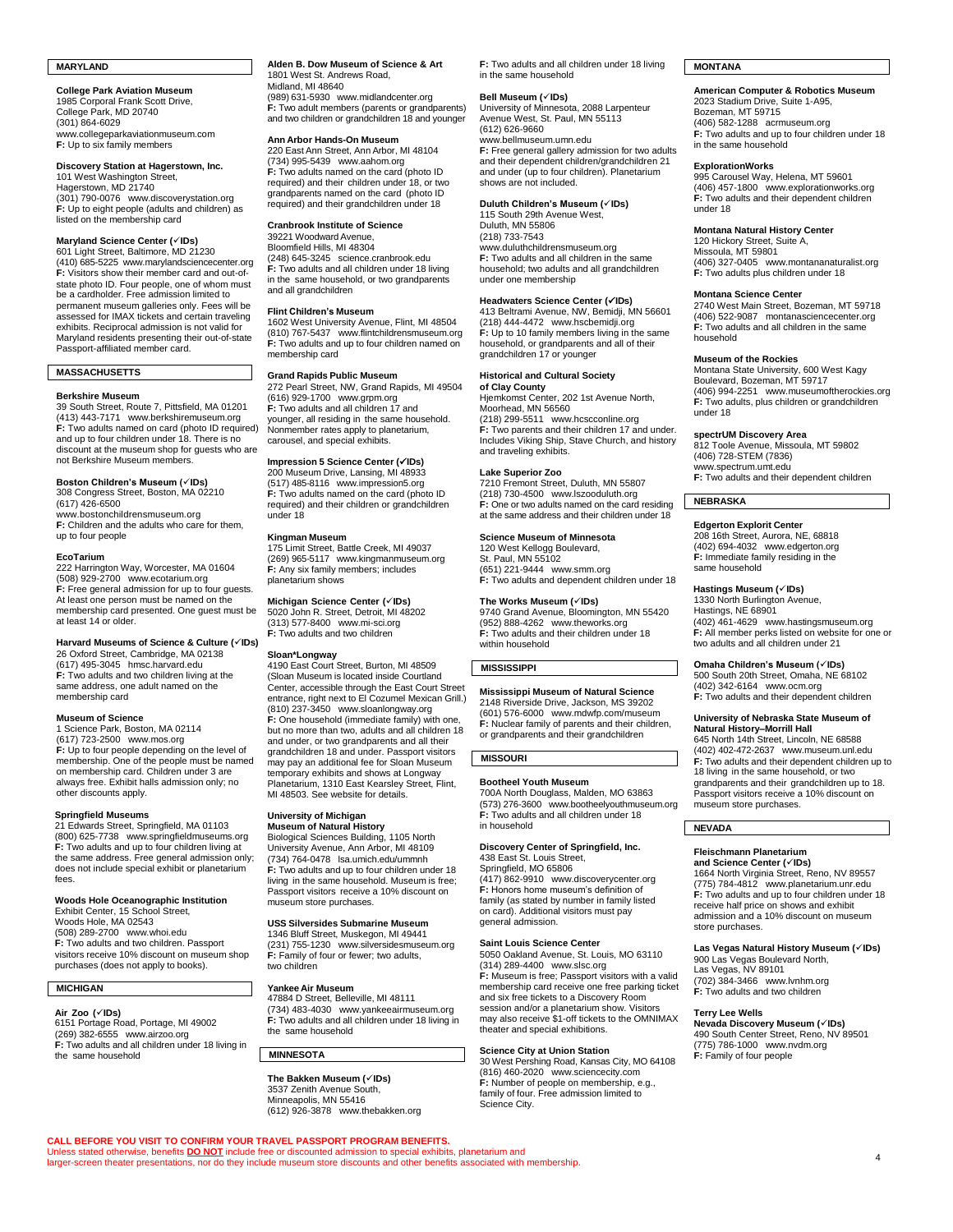# **NEW HAMPSHIRE**

**The Children's Museum of New Hampshire** 6 Washington Street, Dover, NH 03820 (603) 742-2002 [www.childrens-museum.org](http://www.childrens-museum.org/) **F:** Up to four immediate family members who names are printed on the membership card; adults must have ID. No other discounts apply. Excludes Boston Children's Museum and Harvard Museums of Science & Culture.

**McAuliffe-Shepard Discovery Center** 2 Institute Drive, Concord, NH 03301 (603) 271-7827 [www.starhop.com](http://www.starhop.com/) **F:** Member cardholder must be present, and up to three guests, for exhibit gallery only. No other discounts apply.

# **Mount Washington Observatory**

2779 White Mountain Highway, North Conway, NH 03860

(603) 356-2137 [www.mountwashington.org](http://www.mountwashington.org/) **F:** Two adults and up to four children (children under 6 are always free). Includes Weather Discovery Center in North Conway (year-round) and Extreme Mount Washington on the summit (open seasonally; check website). Does not include weather station tours.

### **SEE Science Center**

200 Bedford Street, Manchester, NH 03101 (603) 669-0400 [www.see-sciencecenter.org](http://www.see-sciencecenter.org/) **F:** Up to four people

# **NEW JERSEY**

**Liberty Science Center (**✓**IDs)** Liberty State Park, 222 Jersey City Boulevard, Jersey City, NJ 07305 (201) 200-1000 [www.lsc.org](http://www.lsc.org/) **F:** Two adults and four children

### **New Jersey State Museum**

205 West State Street, Trenton, NJ 08608 (609) 292-6464 [www.statemuseum.nj.gov](https://www.statemuseum.nj.gov/) **F:** Two adults in the household and their minor children or grandchildren. Museum is free; Passport visitors receive 10% museum store discount.

# **NEW MEXICO**

### **Bradbury Science Museum, Los Alamos National Laboratory**

15th and Central, Los Alamos, NM 87545 (505) 667-4444 [www.lanl.gov/museum](http://www.lanl.gov/museum) **F:** Two adults and children under 18 residing in the same household. Museum is free; Passport visitors receive a souvenir/gift (one per family).

# **Explora**

1701 Mountain Road, NW, Albuquerque, NM 87104 (505) 224-8300 [www.explora.us](http://www.explora.us/) **F:** Two adults and four children under 18. Passport visitors receive a 10% discount on museum store purchases.

# **Farmington Museum**

3041 East Main Street, Farmington, NM 87402 (505) 599-1174 [www.farmingtonmuseum.org](http://www.farmingtonmuseum.org/) **F:** Museum is free; Passport visitors receive a 10% discount on museum store purchases. Fees are assessed for select traveling exhibits.

# **Las Cruces Museum of Nature and Science**

411 North Main Street, Las Cruces, NM 88001 (575) 522-3120 [www.las-cruces.org/departments/](http://www.las-cruces.org/departments/quality-of-life/museum-system/museum-of-nature-and-science) [quality-of-life/museum-system/](http://www.las-cruces.org/departments/quality-of-life/museum-system/museum-of-nature-and-science) [museum-of-nature-and-science](http://www.las-cruces.org/departments/quality-of-life/museum-system/museum-of-nature-and-science) **F:** Two adults and all of their children under 18, grandparents. Museum is free: Passport visitors receive a 10% discount on museum store purchases.

# **National Museum of Nuclear Science & History** 601 Eubank Boulevard, SE, Albuquerque, NM 87123

(505) 245-2137 [www.nuclearmuseum.org](http://www.nuclearmuseum.org/) **F:** Two adults and two children

### **New Mexico Museum of**

**Natural History and Science (**✓**IDs)** 1801 Mountain Road, NW, Albuquerque, NM 87104 (505) 841-2800 [www.nmnaturalhistory.org](http://www.nmnaturalhistory.org/) **F:** Two adults and up to four children under 18

**The New Mexico Museum of Space History** 3198 State Route 2001,

Alamogordo, NM 88310 (575) 437-2840 [www.nmspacemuseum.org](http://www.nmspacemuseum.org/) **F:** Parents and their children 18 and under

# **A.J. Read Science Discovery Center**

**NEW YORK**

Netzer Administration Building, SUNY College at Oneonta, Oneonta, NY 13820 (607) 436-2011 [www.oneonta.edu/academics/sdc](http://www.oneonta.edu/academics/sdc) **F:** No restrictions. Museum is free; Passport visitors receive free admission to special events.

**Brooklyn Children's Museum (**✓**IDs)** 145 Brooklyn Avenue, Brooklyn, NY 11213 (718) 735-4400 [www.brooklynkids.org](http://www.brooklynkids.org/) **F:** Two adults and up to four children under 16

# **Buffalo Museum of Science**

1020 Humboldt Parkway, Buffalo, NY 14211 (716) 896-5200 [www.sciencebuff.org](http://www.sciencebuff.org/) **F:** Parents or grandparents with their children or grandchildren under 18. Includes Tifft Nature Preserve, 1200 Fuhrmann Boulevard, Buffalo, NY 14203; (716) 825-6397.

# **Children's Museum of**

**Science and Technology**  250 Jordan Road, Troy, NY 12180 (518) 235-2120 [www.cmost.com](http://www.cmost.com/) **F:** Two adults and all dependent children under 18

# **The Corning Museum of Glass**

One Museum Way, Corning, NY 14830 (800) 732-6845 [www.cmog.org](https://www.cmog.org/) **F:** Two adults and all children 17 and under. Passport visitors receive 15% off regularly priced items museum shops; discount excludes online purchases, Make Your Own Glass, and café purchases.

# **Cradle of Aviation**

Charles Lindbergh Boulevard, Garden City, NY 11530 (516) 572-4062 [www.cradleofaviation.org](https://www.cradleofaviation.org/) **F:** Up to six people in the household

# **Intrepid Sea, Air & Space Museum (**✓**IDs)**

One Intrepid Square, 12th Avenue & West 46th Street, New York, NY 10036 (212) 245-0072 [www.intrepidmuseum.org](http://www.intrepidmuseum.org/) **F:** Two adults and four children under 18

### **Kopernik Observatory & Science Center** 698 Underwood Road, Vestal, NY 13850

(607) 748-3685 [www.kopernik.org](http://www.kopernik.org/) **F:** Two adults and their children living in the same household

## **Long Island Children's Museum (**✓**IDs)**

11 Davis Avenue, Garden City, NY 11530 (516) 224-5800 [www.licm.org](http://www.licm.org/) **F:** Up to four family members named on the membership card (unescorted adults or children not permitted).

### **Long Island Explorium**

101 East Broadway, Port Jefferson, NY 11777 (631) 331-3277 [longislandexplorium.org](https://longislandexplorium.org/) **F:** Two adults and two children (2 years and up)

**Mid-Hudson Children's Museum (**✓**IDs)** 75 North Water Street, Poughkeepsie, NY 12601 (845) 471-0589 [www.mhcm.org](http://www.mhcm.org/) **F:** Two adults and all children under 18 living in a single household

### **Milton J. Rubenstein**

Unless stated otherwise, benefits <mark>DO NOT</mark> include free or discounted admission to special exhibits, planetarium and<br>larger-screen theater presentations, nor do they include museum store discounts and other benefits associ

**CALL BEFORE YOU VISIT TO CONFIRM YOUR TRAVEL PASSPORT PROGRAM BENEFITS.**

**Museum of Science & Technology (MOST)** 500 South Franklin Street, Syracuse, NY 13202 (315) 425-9068 [www.most.org](http://www.most.org/) **F:** Two adults, all children under 18 in the same household

**miSci (Museum of Innovation and Science)** 15 Nott Terrace Heights, Schenectady, NY 12308 (518) 382-7890 [www.misci.org](http://www.misci.org/) **F:** Two adults and two children. At least one adult must be named on membership card. Valid photo ID required for cardholder. Does not include special events.

# **Museum of the Earth at the**

**Paleontological Research Institution** 1259 Trumansburg Road, Ithaca, NY 14850 (607) 273-6623 [www.museumoftheearth.org](http://www.museumoftheearth.org/) **F:** Two adults and any number of children up to age 17 living in the immediate household

# **National Museum of**

**Mathematics (MoMath) (✓IDs)**<br>11 East 26th Street, New York, NY 10010 (212) 542-0566 [www.momath.org](http://www.momath.org/) **F:** Two adults and up to four children under 18 residing in the same household; must be part of the same family.

# **New York Hall of Science (**✓**IDs)**

47-01 111th Street, Queens, NY 11368 (718) 699-0005 [www.nysci.org](http://www.nysci.org/) **F:** Two adults and up to four children in household

# **New York Transit Museum**

99 Schermerhorn Street, Brooklyn, NY 11201 (718) 694-1600 [www.nytransitmuseum.org](http://www.nytransitmuseum.org/) **F:** Two adults and two children under 17. Museum Gallery Annex and Store at Grand Central Terminal (Shuttle Passage, next to the Station Master's Office) is free.

# **Roberson Museum and Science Center**

30 Front Street, Binghamton, NY 13905 (607) 772-0660 [www.roberson.org](http://www.roberson.org/) **F:** Two named adults and all their children under 18 living in the same household

# **Rochester Museum & Science Center** 657 East Avenue, Rochester, NY 14607

(585) 697-1941 [www.rmsc.org](http://www.rmsc.org/) **F:** Up to two adults and their immediate financial dependents, e.g., children and adult parents, living in the same household. Regular admission fees apply to planetarium and nature center.

# **Sciencenter**

601 First Street, Ithaca NY 14850 (607) 272-0600 [www.sciencenter.org](http://www.sciencenter.org/) **F:** Two adults and their children living in the same household. Valid photo ID required for adults.

# **Sci-Tech Center of Northern New York**

154 Stone Street, Watertown, NY 13601 (315) 788-1340 [www.scitechcenter.org](http://www.scitechcenter.org/) **F:** Two adults and their minor children, all living together

# **Staten Island Children's Museum (**✓**IDs)**

1000 Richmond Terrace, Staten Island, NY 10301 (718) 273-2060 [www.sichildrensmuseum.org](http://www.sichildrensmuseum.org/) **F:** Two adults and up to four children under 17 with valid membership card

# **Wings of Eagles Discovery Center**

339 Daniel Zenker Drive, Horseheads, NY, 14845 (607) 358-4247 [www.wingsofeagles.com](http://www.wingsofeagles.com/) **F:** Two adults and three children. Includes 10% museum store discount.

# **NORTH CAROLINA**

# **Asheville Museum of Science**

43 Patton Avenue, Asheville, NC 28801 (828) 254-7162 [ashevillescience.org](http://ashevillescience.org/) **F:** Two adults and two children under 18

# **Cape Fear Museum of History & Science**

814 Market Street, Wilmington, NC 28401 (910) 798-4370 [www.capefearmuseum.com](http://www.capefearmuseum.com/) **F:** Grandparents, parents, and children (under 18) in the same family or household

**Catawba Science Center (✓IDs)<br>243 3rd Avenue, NE, Hickory, NC 28601<br>(828) 322-8169 [www.catawbascience.org](http://www.catawbascience.org/) F:** General admission for up to two adults (named on membership card; must present valid photo ID) and children 18 and under living in the same household. Programs and special events are excluded.

# **Discovery Place, Inc. (**✓**IDs)**

301 North Tryon Street, Charlotte, NC 28202 (704) 372-6261 [www.discoveryplace.org](http://www.discoveryplace.org/)

**F:** Two adults and up to four children 18 or younger. Does not include Discovery Place KIDS.

### **Greensboro Science Center (**✓**IDs)** 4301 Lawndale Drive, Greensboro, NC 27455

(336) 288-3769 [www.greensboroscience.org](http://www.greensboroscience.org/) **F:** Two adults and their children under 18 (maximum four children)

# **Imagination Station Science**

**and History Museum** 224 Nash Street, SE, Wilson, NC 27893 (252) 291-5113 [scienceandhistory.org](http://scienceandhistory.org/home) **F:** Two adults and four children under 18

# **Imperial Centre for the Arts & Sciences**

**(Children's Museum & Science Center)** 270 Gay Street, Rocky Mount, NC 27804 (252) 972-1167 [imperialcentre.org](https://imperialcentre.org/) **F:** Two adults and minor children living in the same household, or two grandparents and up to four minor grandchildren

# **Kaleideum North (**✓**IDs)** 400 West Hanes Mill Road,

Winston-Salem, NC 27105 (336) 767-6730 [north.kaleideum.org](http://north.kaleideum.org/) **F:** Two adults and children under 19 residing in the same household. Includes Kaleideum Downtown, 390 South Liberty Street, Winston-Salem, NC 27101; (336) 723-9111.

# **Marbles Kids Museum (**✓**IDs)**

201 East Hargett Street, Raleigh, NC 27601 (919) 834-4040 [www.marbleskidsmuseum.org](http://www.marbleskidsmuseum.org/) **F:** Up to four people (children and adults). One adult listed on the membership card must be present with photo ID.

# **Morehead Planetarium**

**and Science Center (**✓**IDs)** 250 East Franklin Street, Chapel Hill, NC 27599

(919) 962-1236 [www.moreheadplanetarium.org](http://www.moreheadplanetarium.org/) **F:** Five people living in the same household. Museum is free; Passport visitors receive 2-for-1 admission to all regularly scheduled shows.

# **Museum of Life and Science (**✓**IDs)**

433 West Murray Avenue, Durham, NC 27704<br>(919) 220-5429 [www.lifeandscience.org](http://www.lifeandscience.org/)<br>**F:** Up to four people (children or adults). One<br>adult listed on the membership card must be present with photo ID.

# **North Carolina Museum of Natural Sciences**

11 West Jones Street, Raleigh, NC 27601 (919) 707-9800 [www.naturalsciences.org](http://www.naturalsciences.org/) **F:** Two adults in the household and their minor children or grandchildren. Museum is free; Passport visitors receive admission to the special exhibits gallery at the member rate and a 10% discount on museum store purchases. Includes North Carolina Museum of Natural Sciences at Whiteville, 415 South Madison Street, Whiteville, NC 28472; (910) 914-4185.

**Port Discover: Northeastern North Carolina's Center for Hands-On Science** 611 East Main Street, Elizabeth City, NC 27909 (252) 338-6117 [www.portdiscover.org](http://www.portdiscover.org/) **F:** Up to six children ages 1-17; unlimited adults **Schiele Museum of Natural History and Planetarium, Inc. (**✓**IDs)** 1500 East Garrison Boulevard, Gastonia, NC 28054

(704) 866-6908 [www.schielemuseum.org](http://www.schielemuseum.org/) **F:** Two adults named on card and up to four children under 18 living in same household. Planetarium, classes, and special events are

**Western North Carolina Nature Center** 75 Gashes Creek Road, Asheville, NC 28805 (828) 259-8080 [wildwnc.org](https://wildwnc.org/) **F:** Two adults (named on card; must present a valid photo ID) and up to four children (17 or younger, in same household) or

**North Carolina Transportation Museum Foundation** 411 South Salisbury Avenue, Spencer, NC 28159

(704) 636-2889 [www.nctrans.org](http://www.nctrans.org/) **F:** Immediate family members residing in same household; limit four. Passport visitors also receive free train rides (excluding

special events).

excluded.

four grandchildren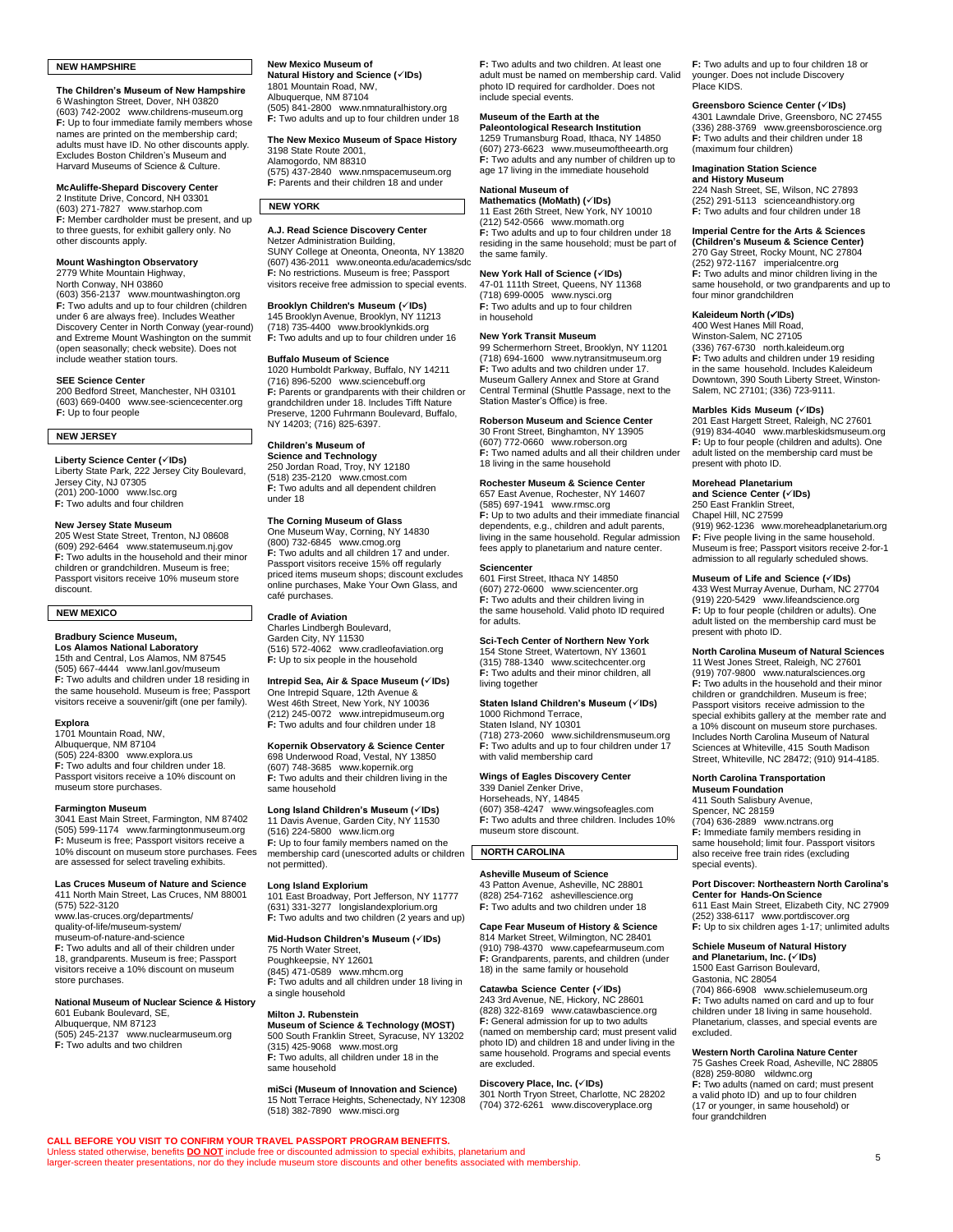# **NORTH DAKOTA**

# **Gateway to Science (**✓**IDs)**

1810 Schafer Street, Suite 1, Bismarck, ND 58501 (701) 258-1975 [www.gatewaytoscience.org](http://www.gatewaytoscience.org/) **F:** Two adults and children under 18 residing in the same household

# **OHIO**

# **Boonshoft Museum of Discovery (**✓**IDs)**

2600 DeWeese Parkway, Dayton, OH 45414 (937) 275-7431 [www.boonshoftmuseum.org](http://www.boonshoftmuseum.org/) **F:** Two named adult cardholders and up to six of their children or grandchildren under 18 as listed on valid membership card. Does not include planetarium shows or discounts in the gift shop.

# **Cincinnati Museum Center (**✓**IDs)**

1301 Western Avenue, Cincinnati, OH 45203 (513) 287-7000 [www.cincymuseum.org](http://www.cincymuseum.org/) **F:** Two adults and up to four children 17 and under listed on the membership. Free admission is limited to the Museum of Natural History & Science. Photo ID is required for adults.

# **Cleveland Museum of Natural History (**✓**IDs)**

1 Wade Oval Drive, Cleveland, OH 44106 (216) 231-4600 [www.cmnh.org](http://www.cmnh.org/) **F:** Two adults and all children 18 and under living in the same household, or two grandparents and all grandchildren 18 and under

# **COSI (**✓**IDs)**

333 West Broad Street, Columbus, OH 43215 (614) 228-2674 [www.cosi.org](http://www.cosi.org/) **F:** Two adults and up to four children 18 and under living in one household, or two grandparents and up to four grandchildren 18 and under. Surcharge may be assessed for select American Museum of Natural History exhibitions and/or other experiences.

# **Great Lakes Science Center (**✓**IDs)**

601 Erieside Avenue, Cleveland, OH 44114 (216) 694-2000 [www.greatscience.com](http://www.greatscience.com/) **F:** Two adults named on membership card and up to four children or grandchildren under 18

# **Imagination Station, Toledo (**✓**IDs)**

1 Discovery Way, Toledo, OH 43604 (419) 244-2674 [www.imaginationstationtoledo.org](http://www.imaginationstationtoledo.org/) **F:** Two adults and all children under 18 living in the same household

# **McKinley Presidential Library & Museum** 800 McKinley Monument Drive, NW,

Canton, OH 44708 (330) 455-7043 [www.mckinleymuseum.org](http://www.mckinleymuseum.org/) **F:** Mother, father, and unmarried children under 18, or grandparents and unmarried grandchildren under 18 (two- generation limit)

# **SPI: Where Science and Play Intersect**

400 South Main Street, Mount Vernon, OH 43050

(740) 501-7616 [www.SPI-MountVernon.org](http://www.spi-mountvernon.org/) **F:** Up to two adults named on a current<br>membership card and three children living within the same household. Passport visitors whose residence or home institution is within 90 miles will not qualify for free admission but may qualify for discounted admission as arranged with regional partners.

**The Works: Ohio Center for History, Art and Technology** 55 South First Street, Newark, OH 43055 (740) 349-9277 [www.attheworks.org](http://www.attheworks.org/) **F:** Two parents and up to four children under 18 living in same household, or two grandparents and up to four grandchildren under 18

# **OKLAHOMA**

# **Science Museum Oklahoma (**✓**IDs)**

2020 Remington Place, Oklahoma City, OK 73111 (405) 602-6664 [www.sciencemuseumok.org](http://www.sciencemuseumok.org/) **F:** Two adults and two children (ages 3–12)

# **Tulsa Children's Museum Discovery Lab** 560 North Maybelle Avenue, Tulsa, OK 74127

(918) 295-8144 [discoverylab.org](http://discoverylab.org/) **F:** Up to two adults named on the membership card and up to four children in the same household

# **OREGON**

**Eugene Science Center (**✓**IDs)** 2300 Leo Harris Parkway, Eugene, OR 97401 (541) 682-7888 [eugenesciencecenter.org](https://eugenesciencecenter.org/) **F:** Two adults and four children living in the same household

# **Evergreen Aviation & Space Museum (**✓**IDs)** 500 NE Captain Michael King Smith Way, McMinnville, OR 97128

(503) 434-4180 [www.evergreenmuseum.org](http://www.evergreenmuseum.org/) **F:** Two adults and up to four children from the same household ages 5–16 (under 5 is always free).

### **Gilbert House Children's Museum (**✓**IDs)** 116 Marion Street, NE, Salem, OR 97301

(503) 371-3631 [www.acgilbert.org](http://www.acgilbert.org/) **F:** Two named adult cardholders and up to four named children. Additional guests must pay regular admission. Does not include special events, classes, or camps.

### **Oregon Museum of Science and Industry (**✓**IDs)**

1945 SE Water Avenue, Portland, OR 97214 (503) 797-4000 [www.omsi.edu](http://www.omsi.edu/) **F:** General admission to permanent exhibits and labs for up to two named adult cardholders and up to four children ages 3–20. Additional fees apply for shows, submarine tours, and special traveling exhibits. Home museum guest passes not valid. Residency rule enforced.

# **ScienceWorks Hands-On Museum**

1500 East Main Street, Ashland, OR 97520 (541) 482-6767 [www.scienceworksmuseum.org](http://www.scienceworksmuseum.org/) **F:** Parents/guardians and all the children in their household under 18

# **Sunriver Nature Center**

57245 River Road, Sunriver, OR 97707 (541) 593-4442 [www.sunrivernaturecenter.org](http://www.sunrivernaturecenter.org/) **F:** Two adults and children (18 and younger) residing in the same household. Free admission limited to nature center; Oregon Observatory not included.

# **University of Oregon Museum of Natural and Cultural History (**✓**IDs)**

1680 East 15th Avenue, Eugene, OR 97403 (541) 346-3024 [mnch.uoregon.edu](https://mnch.uoregon.edu/) **F:** Two adults and up to four youth (ages 3–18)

# **PENNSYLVANIA**

**The Academy of Natural Sciences of Drexel University (**✓**IDs)** 1900 Benjamin Franklin Parkway, Philadelphia, PA 19103 (215) 299-1000 [www.ansp.org](http://www.ansp.org/) **F:** General admission for up to two named adults and up to five children under 18 listed on the reciprocal institution's membership. Does not include special exhibits or events.

**Carnegie Science Center (√IDs)<br>One Allegheny Avenue, Pittsburgh, PA 15212<br>(412) 237-3400** [www.carnegiesciencecenter.org](http://www.carnegiesciencecenter.org/) **F:** Two adults and four children ages 3 to 17. Does not include ticketed exhibits or films at The Rangos Giant Cinema.

**Children's Museum of Pittsburgh (✓IDs)**<br>10 Children's Way, Pittsburgh, PA 15212<br>(412) 322-5058 [www.pittsburghkids.org](http://www.pittsburghkids.org/)<br>**F:** Up to two adults and up to three children in one immediate family who are listed on the reciprocal institution's membership. Not reciprocal with Carnegie Science Center or McKinley Presidential Library & Museum memberships.

# **Da Vinci Science Center**

Unless stated otherwise, benefits <mark>DO NOT</mark> include free or discounted admission to special exhibits, planetarium and<br>larger-screen theater presentations, nor do they include museum store discounts and other benefits associ

**CALL BEFORE YOU VISIT TO CONFIRM YOUR TRAVEL PASSPORT PROGRAM BENEFITS.**

3145 Hamilton Boulevard Bypass, Allentown, PA 18103 (484) 664-1002 [www.davincisciencecenter.org](http://www.davincisciencecenter.org/) **F:** Two adults and up to four children under 18 covered by the membership

# **Discovery Space of**

**Central Pennsylvania (**✓**IDs)** 1224 North Atherton Street, State College, PA 16803 (814) 234-0200 [discoveryspace.org](https://discoveryspace.org/) **F:** Two adults and all children living in one household

# **The Franklin Institute (**✓**IDs)** 20th Street and the Ben Franklin Parkway,

Philadelphia, PA 19103 (215) 448-1231 [www.fi.edu](http://www.fi.edu/) **F:** General admission for people covered by the membership, up to a maximum of two adults and four children (ages 3–18)

# **Independence Seaport Museum (**✓**IDs)**

211 South Columbus Boulevard, Philadelphia, PA 19106 (215) 413-8655 www.phillyseaport.org **F:** Two adults and up to four children (18 and under)

### **Lancaster Science Factory** 454 New Holland Avenue, Lancaster, PA 17602

(800) 210-2927 [www.lancastersciencefactory.org](http://www.lancastersciencefactory.org/) **F:** Parents and children (regardless of number of family members)

# **National Watch & Clock Museum**

514 Poplar Street, Columbia, PA 17512 (717) 684-8261 [www.nawcc.org](http://www.nawcc.org/) **F:** Two adults and up to four children under 18 living in the same household

# **North Museum of Nature and Science (**✓**IDs)**

400 College Avenue, Lancaster, PA 17603 (717) 358-3941 [www.northmuseum.org](http://www.northmuseum.org/) **F:** Two adults and up to four children or grandchildren under 18, for museum admission only. Adult cardholders must be present and reside outside of Lancaster County, PA.

# **Reading Public Museum**

500 Museum Road, Reading, PA 19611 (610) 371-5850 [www.readingpublicmuseum.org](http://www.readingpublicmuseum.org/) **F:** Two adults and up to four children/ grandchildren (ages 4–17)

# **The State Museum of Pennsylvania**

300 North Street, Harrisburg, PA 17120 (717) 787-4980 [www.statemuseumpa.org](http://www.statemuseumpa.org/) **F:** Two adults and up to four children under 18 in the same household. Adult cardholders must be present. Passport privileges do not extend to non-family groups. Planetarium admission and group reservations are excluded.

# **Whitaker Center for**

**Science and the Arts (**✓**IDs)** 222 Market Street, Harrisburg, PA 17101 (717) 214-ARTS (2787) [www.whitakercenter.org](http://www.whitakercenter.org/) **F:** Two adult cardholders (parents/grandparents) or caregivers) and up to six juniors under 18 who live in household, full- or part-time, e.g., joint custody or parental visitation, or as designated on the membership card. Passport privileges do not include special events, camps, or group reservations.

# **PUERTO RICO**

**Centro Criollo Ciencias y Tecnología del Caribe (C3TEC)** Caguas Science Center, 59 Gautier Benitez, Caguas, PR 00725 (787) 653-6391 [c3tec.org/inicio](http://c3tec.org/inicio) **F:** Two adults and up to three children under 18 living in the same household

# **RHODE ISLAND**

# **Haffenreffer Museum of Anthropology,**

**Brown University** Manning Hall, 21 Prospect Street, Providence, RI 02912 (401) 863-2065 [www.brown.edu/haffenreffer](http://www.brown.edu/haffenreffer) **F:** Museum is free; Passport visitors receive a 20% discount on publications.

# **Providence Children's Museum (**✓**IDs)** 100 South Street, Providence, RI 02903 (401) 273-5437 [www.childrenmuseum.org](http://www.childrenmuseum.org/) **F:** Three people per card

# **SOUTH CAROLINA**

# **Roper Mountain Science Center**

402 Roper Mountain Road, Greenville, SC 29615 (864) 355-8900 [www.ropermountain.org](http://www.ropermountain.org/) **F:** Two adults and their children; grandparents and grandchildren. Free admission to planetarium or theater. Call ahead for details.

# **SOUTH DAKOTA**

**South Dakota Discovery Center**<br>805 West Sioux Avenue, Pierre, SD 57501 (605) 224-8295 [www.sd-discovery.org](http://www.sd-discovery.org/) **F:** Two adults and member's children or grandchildren 18 or under

# **Washington Pavilion of Arts and Science** 301 South Main Avenue, Sioux Falls, SD 57104 (605) 367-7397 [www.washingtonpavilion.org](http://www.washingtonpavilion.org/) **F:** Two adults and all children under 18 living at the same address

# **TENNESSEE**

# **Adventure Science Center (**✓**IDs)**

800 Fort Negley Boulevard, Nashville, TN 37203 (615) 862-5160 [www.adventuresci.org](http://www.adventuresci.org/) **F:** Two adults and four children 18 and under. Valid membership card required.

# **American Museum of Science & Energy**

115 Main Street East, Oak Ridge, TN 37830 (865) 576-3200 [www.amse.org](http://www.amse.org/) **F:** Two adults accompanied by their children, stepchildren, and/or grandchildren

# **Discovery Center at Murfree Spring (**✓**IDs)** 502 SE Broad Street, Murfreesboro, TN 37130 (615) 890-2300 [www.explorethedc.org](http://www.explorethedc.org/) **F:** Two adults and up to four children of the

same household

# **Hands On! Discovery Center (**✓**IDs)** 1212 Suncrest Drive, Gray, TN 37615

(423) 434-4263 [visithandson.org](http://visithandson.org/) **F:** General admission for those listed on home museum membership card; children 4 and younger are free. Includes admission to Gray Fossil Site. Does not include Tesla shows or Paleo tours. Half-price for members of Passport museums within a 90-mile radius.

### **Hands-On Science Center**

101 Mitchell Boulevard, Tullahoma, TN 37388 (931) 455-8387 [www.hosc.org](https://www.hosc.org/) **F:** Parents and minor children at the same address, or grandparents and grandchildren

# **The Muse Knoxville (**✓**IDs)**

516 North Beaman Street, Chilhowee Park, Knoxville, TN 37914 (865) 594-1494 [www.themuseknoxville.org](http://www.themuseknoxville.org/) **F:** Two adults and up to four children in the same household

# **Pink Palace Family of Museums (**✓**IDs)**

3050 Central Avenue, Memphis, TN 38111 (901) 636-2406 [www.memphismuseums.org](http://www.memphismuseums.org/) **F:** Two adults and their dependent children/ grandchildren under 18 (up to 10 children)

# **TEXAS**

**Baylor University— Mayborn Museum Complex(**✓**IDs)** 1300 South University Parks Drive, Waco, TX 76706

(254) 710-2290 [www.baylor.edu/mayborn](https://www.baylor.edu/mayborn/) **F:** Two adults (at least one named adult on membership card) and up to four children of the same household under 17, or two grandparents (at least one named grandparent on membership card) and up to four grandchildren under 17. Does not include special events, exhibitions, or programs with additional fees.

**Children's Museum of Houston (**✓**IDs)** 1500 Binz Street, Houston, TX 77004 (713) 522-1138 [www.cmhouston.org](http://www.cmhouston.org/) **F:** Household family members, or grandparents and grandchildren, up to six people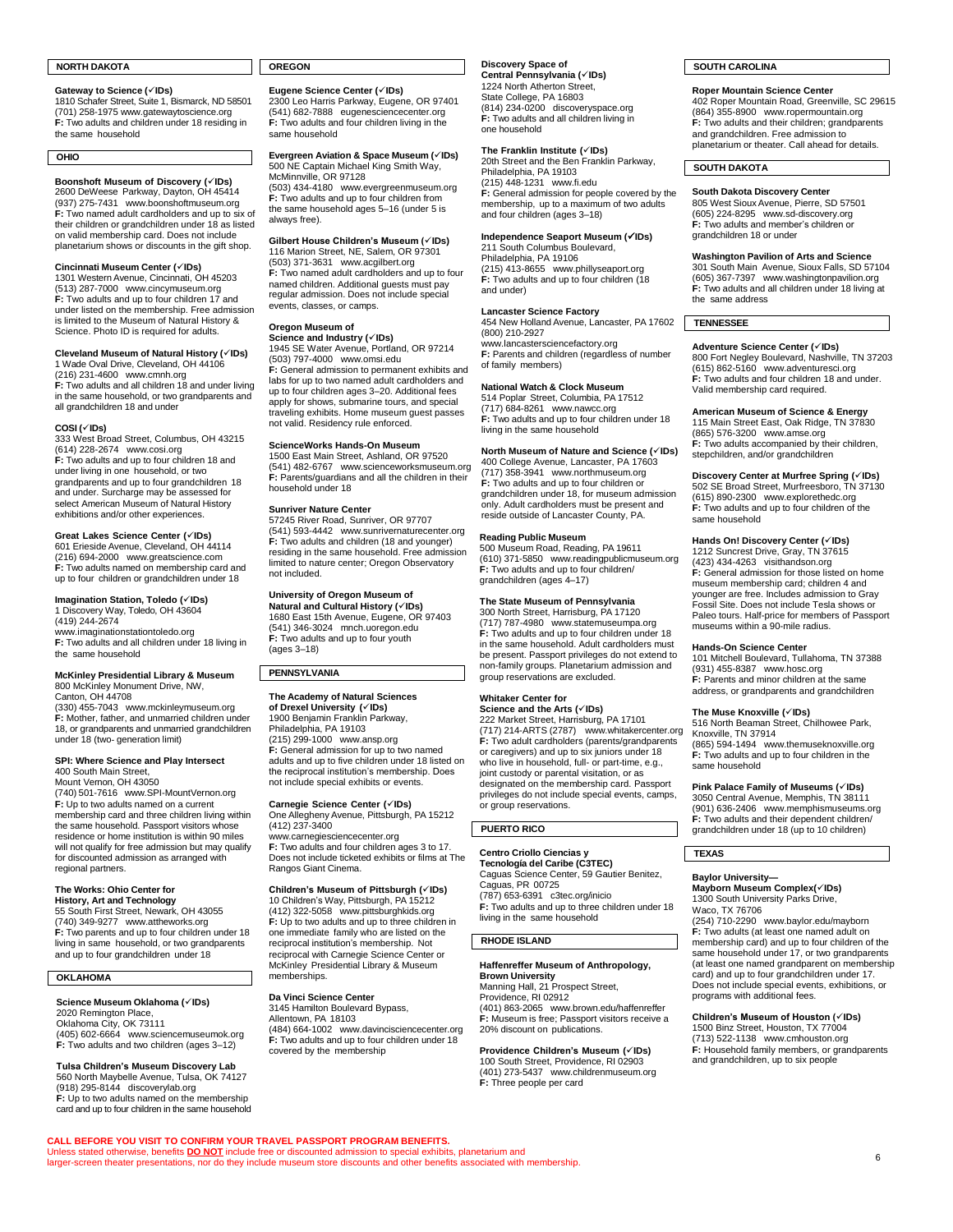### **Corpus Christi Museum of Science & History** 1900 North Chaparral Street, Corpus Christi, TX 78401 (361) 826-4667 [www.ccmuseum.com](https://www.ccmuseum.com/)

**F:** Family of four people

# **The Discovery Science Place (**✓**IDs)** 308 North Broadway, Tyler, TX 75702

(903) 533-8011 [www.discoveryscienceplace.org](http://www.discoveryscienceplace.org/) **F:** General admission for two adults (at least one must be listed on membership card) and up to four children of the same household. Excludes Maker Faire and special events.

# **Don Harrington Discovery Center** 1200 Streit Drive, Amarillo, TX 79106

(806) 355-9547 [www.dhdc.org](http://www.dhdc.org/) **F:** Parents, children, and stepchildren; or grandparents with grandchildren (not adult children)

# **The DoSeum (**✓**IDs)**

2800 Broadway Street, San Antonio, TX 78209 (210) 212-4453 [www.thedoseum.org](http://www.thedoseum.org/) **F:** Up to three people

# **Fort Worth Museum of**

**Science and History (✓IDs)**<br>1600 Gendy Street, Fort Worth, TX 76107 (817) 255-9300 [www.fortworthmuseum.org](http://www.fortworthmuseum.org/) **F:** Two adults and up to two children under 18 living in the same household. Does not include Omni Theater or Live at the Noble tickets. Not valid during the Fort Worth Stock Show and Rodeo.

# **The Health Museum (**✓**IDs)**

1515 Hermann Drive, Houston, TX 77004 (713) 942-7054 [www.thehealthmuseum.org](http://www.thehealthmuseum.org/) **F:** Household family members, or grandparents and grandchildren, up to six people

# **Heard Natural Science Museum**

**& Wildlife Sanctuary (**✓**IDs)** One Nature Place, McKinney, TX 75069 (972) 562-5566 [www.heardmuseum.org](http://www.heardmuseum.org/) **F:** Parents and children (18 and under) of the same household, or grandparents and grandchildren (18 and under), up to six people

# **International Museum of**

**Art and Science (**✓**IDs)** 1900 Nolana Avenue, McAllen, TX 78504 (956) 681-2800 [www.theimasonline.org](http://www.theimasonline.org/) **F:** Free general admission for two adults and two children; does not include special events or exhibits/programs with additional fees.

# **Mayborn Science Theater**

Central Texas College Main Campus, 6200 West Central Texas Expressway, Killeen, TX 76540

(254) 526-1800 [www.starsatnight.org](http://www.starsatnight.org/) **F:** Member and member's spouse, children, parents, or siblings receive free admission to any scheduled public show. Limit eight free tickets per show. Member's guests (not family) limit two free tickets per month. Special events are not free. Call ahead for details.

### **McDonald Observatory / Frank N. Bash Visitors Center**

3640 Dark Sky Drive, Fort Davis, TX 79734 (432) 426-3640 [www.mcdonaldobservatory.org](http://www.mcdonaldobservatory.org/) **F:** Passport visitors receive free admission and guided tour (11:00 a.m. and 2:00 p.m. daily)

# **Perot Museum of Nature and Science (**✓**IDs)**

2201 North Field Street, Dallas, TX 75201 (214) 428-5555 [www.perotmuseum.org](http://www.perotmuseum.org/) **F:** Two adults and their children (17 and under) living in the same household

**Science Spectrum (✓IDs)**<br>2579 South Loop 289, Lubbock, TX 79423 (806) 745-2525 [www.sciencespectrum.org](http://www.sciencespectrum.org/) **F:** Honors the number of visitors valid on the membership, up to a maximum of five (one adult listed on the membership card must attend). Passport visitors receive discounted theater and special exhibits at member ticket rates.

# **Space Center Houston (**✓**IDs)**

1601 NASA Parkway, Houston, TX 77058 (281) 244-2120 [spacecenter.org](https://spacecenter.org/) **F:** Two adults (ages 12+) and up to two children (ages 4–11). At least one adult (age 18+) named on valid membership card must attend. Member-discounted tickets available for all other guests. Residency rule enforced.

# **Thinkery (**✓**IDs)**

1830 Simond Avenue, Austin, TX 78723 (512) 469-6200 [www.thinkeryaustin.org](http://www.thinkeryaustin.org/) **F:** Four people (one adult listed on the membership card must be present)

# **Witte Museum**

3801 Broadway, San Antonio, TX 78209 (210) 357-1900 [www.wittemuseum.org](http://www.wittemuseum.org/) **F:** Two adults and dependents under 18

# **UTAH**

**Clark Planetarium** At the Gateway, 110 South 400 West, Salt Lake City, UT 84101 (801) 456-STAR (7827) [www.clarkplanetarium.org](http://www.clarkplanetarium.org/) **F:** Free admission for up to five family members to the Hansen Dome Theatre

## **Hutchings Museum**

55 North Center Street, Lehi, UT 84043 (801) 768-7361 [johnhutchingsmuseum.org](https://johnhutchingsmuseum.org/) **F:** Any six people

**The Leonardo (**✓**IDs)** 209 East 500 South, Salt Lake City, UT 84111 (801) 531-9800 [www.theleonardo.org](http://www.theleonardo.org/) **F:** Four people

# **Museum of Natural Curiosity at**

**Thanksgiving Point (**✓**IDs)** 3605 Garden Drive, Lehi, UT 84043 (801) 768-2300 [www.thanksgivingpoint.org/experience/](http://www.thanksgivingpoint.org/experience/%0bmuseum-of-natural-curiosity) [museum-of-natural-curiosity](http://www.thanksgivingpoint.org/experience/%0bmuseum-of-natural-curiosity) **F:** Individual membership provides free admission for one person. Family membership provides free admission for up to two adults living in the same household and up to two dependent children. Additional guests must pay regular admission. Regular admission fees apply at all other Thanksgiving Point venues. Adult cardholder must be present and show current photo ID. Does not include special events, classes, or camps.

# **Natural History Museum of Utah (**✓**IDs)**

Rio Tinto Center, University of Utah, 301 Wakara Way, Salt Lake City, UT 84108 (801) 581-6927 [nhmu.utah.edu](http://nhmu.utah.edu/) **F:** Two adults and all minor children at the same address

# **VERMONT**

**ECHO, Leahy Center for Lake Champlain (**✓**IDs)** One College Street, Burlington, VT 05401 (802) 864-1848 [www.echovermont.org](http://www.echovermont.org/) **F:** Up to two adults and two youth, as listed on the membership card

**Fairbanks Museum and Planetarium** 1302 Main Street, St. Johnsbury, VT 05819 (802) 748-2372 [www.fairbanksmuseum.org](http://www.fairbanksmuseum.org/) **F:** General admission for people covered by the membership, up to a maximum of two adults and four minor children

# **VIRGINIA**

**CALL BEFORE YOU VISIT TO CONFIRM YOUR TRAVEL PASSPORT PROGRAM BENEFITS.**

# **Children's Museum of Virginia**

221 High Street, Portsmouth, VA 23704 (757) 393-8983 [www.childrensmuseumva.com](http://www.childrensmuseumva.com/) **F:** Up to four people. Membership card and valid picture ID required. Includes Portsmouth Art & Cultural Center, Lightship Portsmouth, and Portsmouth Naval Shipyard Museum.

# **Children's Science Center (**✓**IDs)**

Unless stated otherwise, benefits <mark>DO NOT</mark> include free or discounted admission to special exhibits, planetarium and<br>larger-screen theater presentations, nor do they include museum store discounts and other benefits associ

11948L Fair Oaks Mall, Fairfax, VA 22033 (703) 648-3130 [www.childsci.org](http://www.childsci.org/) **F:** Two adults plus a maximum of two children (ages 2+) for one visit per membership card

# **Nauticus (**✓**IDs)**

1 Waterside Drive, Norfolk, VA 23510 (757) 664-1000 [nauticus.org](https://nauticus.org/) **F:** Two adults and four children

### **Science Museum of Virginia (**✓**IDs)** 2500 West Broad Street, Richmond, VA 23220

(804) 864-1400 [www.smv.org](http://www.smv.org/) **F:** Two adults and four children; membership card required. Includes Danville Science Center, 677 Craghead Street, Danville, VA 24541; (434) 791-5160.

### **Science Museum of Western Virginia (**✓**IDs)** One Market Square, SE, Roanoke, VA 24011

(540) 342-5710 [www.smwv.org](http://www.smwv.org/) **F:** Two adults listed on membership card and all dependent children under 18. Membership card and valid photo ID required. Free admission to general exhibit areas, includes Hidden Garden.

# **Shenandoah Valley Discovery Museum**

19 West Cork Street, Winchester, VA 22601 (540) 722-2020 [discoverymuseum.net](http://discoverymuseum.net/) **F:** Those living in the same household

# **Virginia Air and Space Center**

600 Settlers Landing Road, Hampton, VA 23669 (757) 727-0900 [www.vasc.org](http://www.vasc.org/) **F:** Two adults and up to four dependents

# **Virginia Discovery Museum**

524 East Main Street, Charlottesville, VA 22902 (East end of the downtown pedestrian mall) (434) 977-1025 [www.vadm.org](http://www.vadm.org/) **F:** Honors home museum's definition of family (as stated by the number in family listed on card). Additional visitors pay general admission.

# **Virginia Living Museum (√IDs)**<br>524 J. Clyde Morris Boulevard,

Newport News, VA 23601 (757) 595-1900 [www.thevlm.org](http://www.thevlm.org/) **F:** Up to two member adults and two children under 18 within the same household. Special events, planetarium, and exhibits with additional fees not included. No other discounts apply.

**Virginia Museum of Natural History**<br>21 Starling Avenue, Martinsville, VA 24112<br>(276) 634-4141 [www.vmnh.net](http://www.vmnh.net/) **F:** Two adults and up to four minor children living

at the same address

# **WASHINGTON**

# **Flying Heritage &**

**Combat Armor Museum (**✓**IDs)** 3407 109th Street, SW, Everett, WA 98204 (206) 342-4242 [www.flyingheritage.org](http://www.flyingheritage.org/) **F:** Entire family is welcome to visit with valid membership card.

# **Imagine Children's Museum (**✓**IDs)**

1502 Wall Street, Everett, WA 98201 (425) 258-1006 [www.ImagineCM.org](http://www.imaginecm.org/) **F:** Up to four family members. Special events not included.

# **KidsQuest Children's Museum (**✓**IDs)** 1116 108th Avenue, NE, Bellevue, WA 98004

(425) 637-8100 [www.kidsquestmuseum.org](http://www.kidsquestmuseum.org/) **F:** Honors home museum's definition of family (as stated by the number of people listed on the card). Additional visitors pay general admission.

# **Mobius Science Center (**✓**IDs)**

331 North Post Street, Spokane, WA 99201 (509) 443-5669 [www.mobiusspokane.org](http://www.mobiusspokane.org/) **F:** Two adults per household and any four children

# **The Museum of Flight**

9404 East Marginal Way South, Seattle, WA 98108 (206) 764-5700 [www.museumofflight.org](http://www.museumofflight.org/) **F:** Two adults, any children or grandchildren under 18

# **Pacific Science Center (**✓**IDs)**

200 Second Avenue North, Seattle, WA 98109 (206) 443-2924 [www.pacificsciencecenter.org](http://www.pacificsciencecenter.org/) **F:** Two adults and up to six youth. Additional events, IMAX movies, and certain traveling exhibits with additional fees not included.

# **Palouse Discovery Science Center**

950 NE Nelson Court, Pullman, WA 99163 (509) 332-6869 www.palousescience.net **F:** Two adults plus all children living at home

# **The REACH**

1943 Columbia Park Trail, Richland, WA 99352 (509) 943-4100 [www.visitthereach.org](http://www.visitthereach.org/) **F:** Two adults and up to four children up to 18

# **Wenatchee Valley Museum**

**and Cultural Center (**✓**IDs)** 127 South Mission Street, Wenatchee, WA 98801 (509) 888-6240 [www.wvmcc.org](http://www.wvmcc.org/) **F:** Two adults and children or grandchildren under 18; 10% store discount

# **WEST VIRGINIA**

**Clay Center for the Arts**

**and Sciences of West Virginia (**✓**IDs)** One Clay Square, Charleston, WV 25301 (304) 561-3500 [www.theclaycenter.org](http://www.theclaycenter.org/) **F:** Two adults and all children in household under 18. Reciprocal benefits apply to the museum galleries only.

# **Huntington Museum of Art**

2033 McCoy Road, Huntington, WV 25701 (304) 529-2701 [www.hmoa.org](https://www.hmoa.org/) **F:** Parents with children, or grandparents with children

# **WISCONSIN**

**Barlow Planetarium @ UW-Fox Valley (**✓**IDs)** 1478 Midway Road, Menasha, WI 54952 (920) 832-2848 [www.barlowplanetarium.org](http://www.barlowplanetarium.org/) **F:** Two adults and three children under 18 living in same household, for a single show per day. Passport visitors receive \$1 discount per person for evening rock laser shows.

# **Betty Brinn Children's Museum**

929 East Wisconsin Avenue, Milwaukee, WI, 53202 (414) 390-5437 [www.bbcmkids.org](http://www.bbcmkids.org/) **F:** Up to four people listed on the membership. Children must be accompanied by an adult; adults must be accompanied by a child. Valid membership card, and photo ID for cardholder, required. Does not include special ticketed events.

# **The Building for Kids (**✓**IDs)**

100 West College Avenue, Appleton, WI 54911 (920) 734-3226 [www.buildingforkids.org](http://www.buildingforkids.org/) **F:** Two adults and children living together in the same household at the same address

# **Children's Museum of Eau Claire** 220 South Barstow Street,

Eau Claire, WI 54701 (715) 832-5437 [www.cmec.cc](http://www.cmec.cc/) **F:** Two adults and all children in same household, listed on the membership card. Photo ID required for cardholder.

# **Children's Museum of La Crosse**

additional guests. **EAA Aviation Museum**

(same household)

207 Fifth Avenue South, La Crosse, WI 54601 (608) 784-2652 [www.funmuseum.org](http://www.funmuseum.org/) **F:** Up to six people; one must be named on card.

**Discovery World (**✓**IDs)** 500 North Harbor Drive, Milwaukee, WI 53202 (414) 765-9966 [www.discoveryworld.org](http://www.discoveryworld.org/) **F:** Up to two named adult cardholders and member children age 17 and under. Photo ID with cardholder's current home address required. General admission rates apply for

3000 Poberezny Road, Oshkosh, WI 54902 (920) 426-4818 [www.airventuremuseum.org](http://www.airventuremuseum.org/) **F:** Two adults and their children under 18